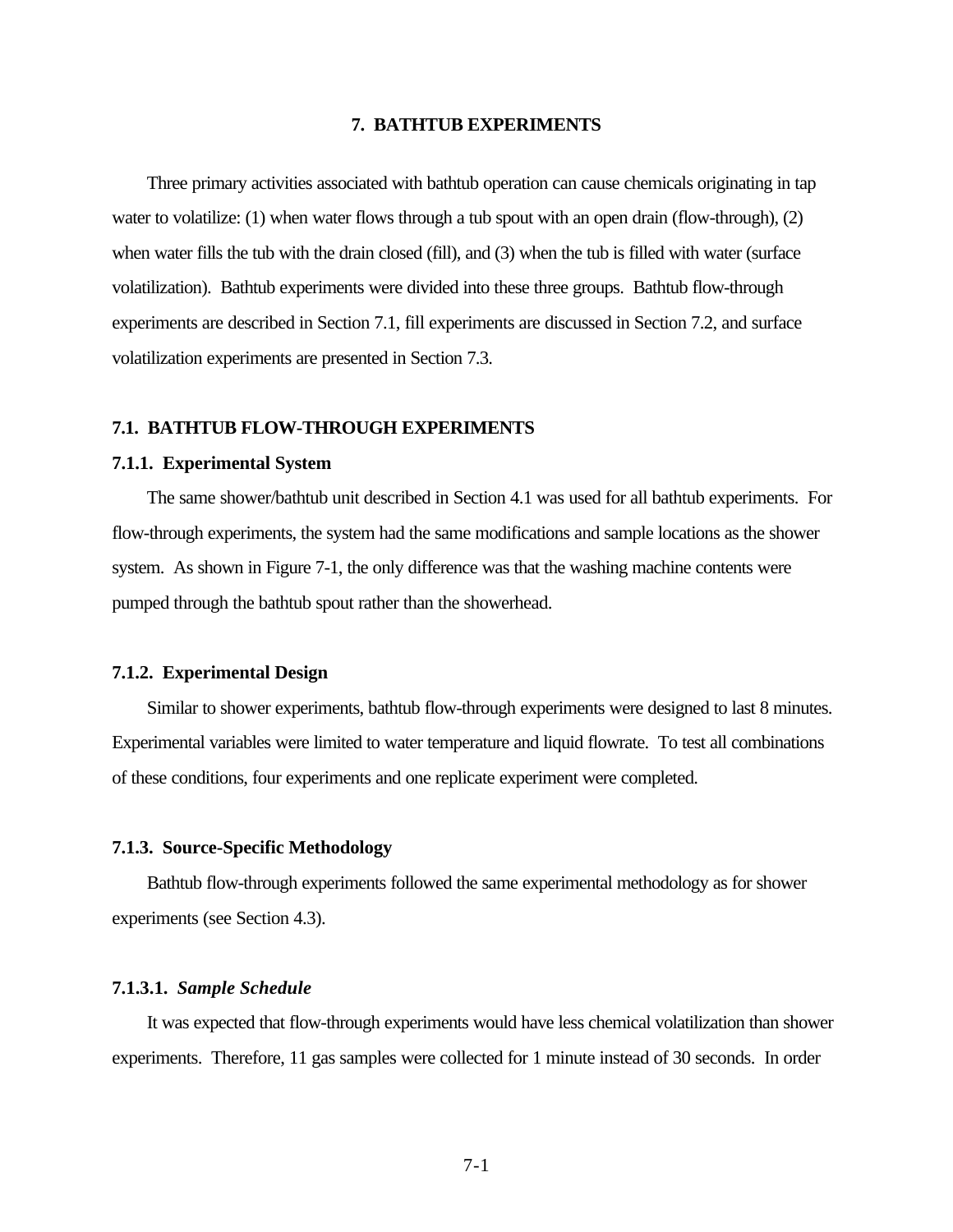

to collect liquid samples at the mid point of gas sample collection times, the **Figure 7-1. Bathtub flowthrough experimental system.**

liquid sample schedule was adjusted to 0.5, 1.5, two samples at 4.25 and 7.5 minutes. Anine liquid samples were collected for each experiment.

## **7.1.3.2.** *Ventilation Rate*

Prediction of bathtub flow-through ventilation rates followed the same procedure developed for showers (see Section 4.3.2).

# **7.1.3.3.** *Parameter Estimation*

The only difference between the parameter estimation for bathtub flow-through experiments and that for shower experiments (see Section 4.3.3) was the method to predict values of  $K<sub>L</sub>A$  for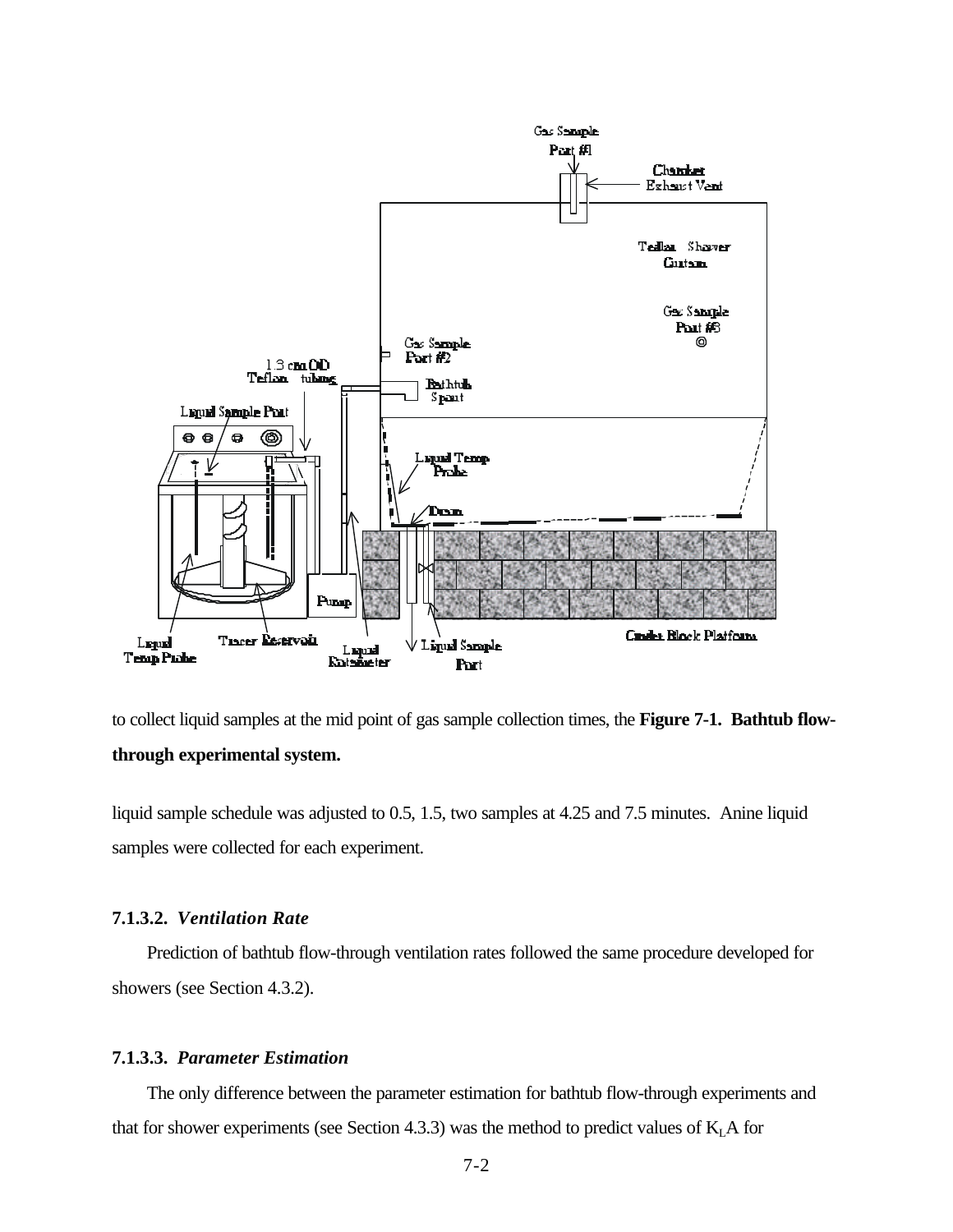acetone. For showers, values of  $K<sub>L</sub>A$  for acetone were predicted based on minimizing the square of the normalized residual between measured and predicted liquid concentrations. For bathtubs, volatilization of acetone was near the average duplicate liquid sample error (see Section 3.5.1), such that the value of  $K<sub>L</sub>A$  was determined using gas-phase data. As for showers, values of  $K<sub>L</sub>A$  for the remaining tracers were based on liquid-phase data.

#### **7.1.4. Bathtub Flow-Through Results**

Six flow-through experiments were completed for which chemical stripping efficiencies and mass transfer coefficients ( $K_L A$ ,  $k_A A$ ,  $k_g A$ , and  $k_g / k_l$ ) were determined. In addition to these results, the effects of liquid temperature and liquid flowrate on chemical volatilization are described in this section.

The operating conditions for each flow-through experiment are listed in Table 7-1.

#### **7.1.4.1.** *Chemical Stripping Efficiencies*

Chemical stripping efficiencies (η) are reported in Table 7-2. Stripping efficiencies for each chemical were based on liquid-phase measurements.

Acetone stripping efficiencies ranged from 1.7% to 5.3%. The highest value corresponded to the conditions of high flowrate and warm water. In fact, the two experiments completed with warm water led to the highest stripping efficiencies for acetone. Grouping stripping efficiencies according to water temperature and averaging them resulted in a cold water average of 2.9% and a warm water average of 4.9%.

|                   | Liquid       | Liquid               | Gas     |            |
|-------------------|--------------|----------------------|---------|------------|
| <b>Experiment</b> | temperature  | flowrate<br>flowrate |         | <b>ACH</b> |
| #                 | $\mathbf{C}$ | (L/min)              | (L/min) | (1/hr)     |
|                   | 22           | 9.1                  | 355     | 12         |
| 1 replicate       | 23           | 9.1                  | 345     |            |
|                   | 36           | 9.1                  | 359     |            |
| $\mathbf{\Omega}$ | 25           | 6.1                  | 350     |            |
|                   | 36           | 6.1                  | 361     |            |

 **Table 7-1. Bathtub flow-through operating conditions**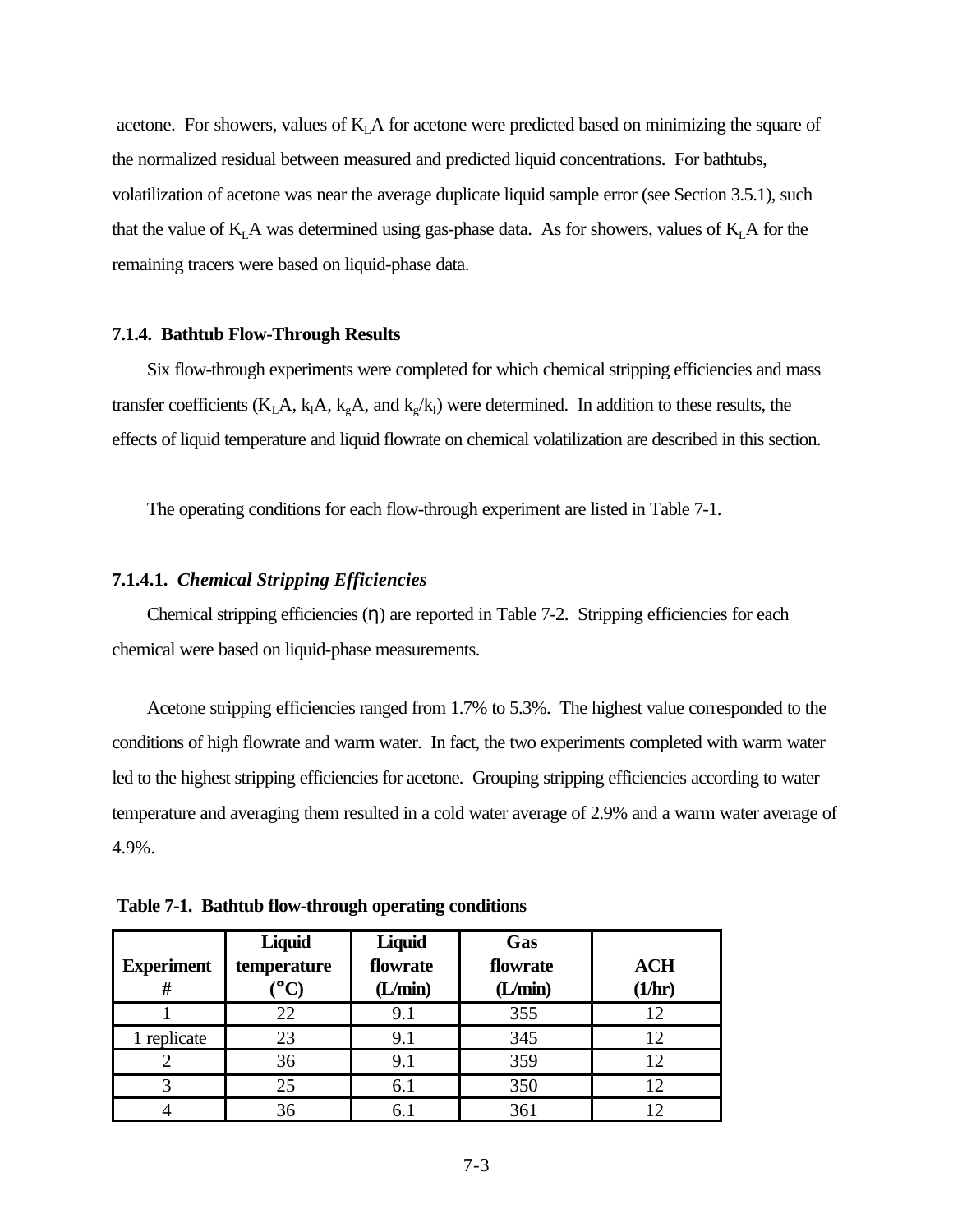| 4 replicate |  | 365 |  |
|-------------|--|-----|--|
|             |  |     |  |

| Table 7-2. Chemical stripping efficiencies $(\eta)$ for experimental bathtub flow-through |
|-------------------------------------------------------------------------------------------|
| experiments                                                                               |

| <b>Experiment</b><br># | <b>Liquid</b><br>temp. | Liquid<br>flowrate | Acetone<br>h(%) | <b>Ethyl</b> acetate<br>h(%) | <b>Toluen</b><br>e<br>h(%) | <b>Ethylbenzene</b><br>h(%) | Cyclohexan<br>h(%) |
|------------------------|------------------------|--------------------|-----------------|------------------------------|----------------------------|-----------------------------|--------------------|
|                        | Cold                   | High               | 3.8             | 6.1                          | 26                         | 27                          | 28                 |
| l rep                  | Cold                   | High               | 3.1             | 4.7                          | 24                         | 24                          | 29                 |
|                        | Warm                   | High               | 5.3             | 11                           | 38                         | 39                          | 38                 |
|                        | Cold                   | Low                | 1.7             | 4.5                          | 22                         | 22                          | 22                 |
|                        | Warm                   | Low                | 4.6             | 14                           | 30                         | 29                          | 27                 |
| 4 rep                  | Warm                   | Low                | 4.8             | 10                           | 38                         | 38                          | 41                 |

Ethyl acetate stripping efficiencies ranged from 4.5% to 14% and followed the same trends as acetone. A cold water average stripping efficiency for ethyl acetate was 5.1% and a warm water average stripping efficiency was 12%. The trend of increasing stripping efficiency with increasing temperature is primarily caused by the resulting increase in Henry's law constant for each chemical.

The stripping efficiencies for toluene, ethylbenzene, and cyclohexane were of similar magnitude. The ranges of stripping efficiencies for each chemical were 22% to 38% for toluene, 22% to 39% for ethylbenzene, and 22% to 41% for cyclohexane. The fact that toluene and ethylbenzene results were similar was not surprising given their similar Henry's law constants. For the range of temperatures listed in Table 7-1, toluene had Henry's law constants of 0.25  $m_{liq}^3/m_{gas}^3$  (Experiment 1) to 0.39  $m_{liq}^3/m_{gas}^3$ (Experiment 4), and ethylbenzene had Henry's law constants of 0.28  $m_{liq}^3/m_{gas}^3$  (Experiment 1) to 0.60  $m_{\text{liq}}^3/m_{\text{gas}}^3$  (Experiment 4). The fact that cyclohexane also had results similar to toluene and ethylbenzene indicated that there was not significant gas-phase resistance to mass transfer for the more volatile chemicals for this system. For the temperatures listed in Table 7-1, cyclohexane had significantly higher Henry's law constants (6.6  $m_{liq}^3/m_{gas}^3$  [Experiment 1] to 11  $m_{liq}^3/m_{gas}^3$  [Experiment 4]) than did either toluene or ethylbenzene.

The temperature-dependent average stripping efficiencies for toluene, ethylbenzene, and cyclohexane were as follows: cold water averages were 24%, 24%, and 26%, respectively; and warm water averages were 35% for all three chemicals.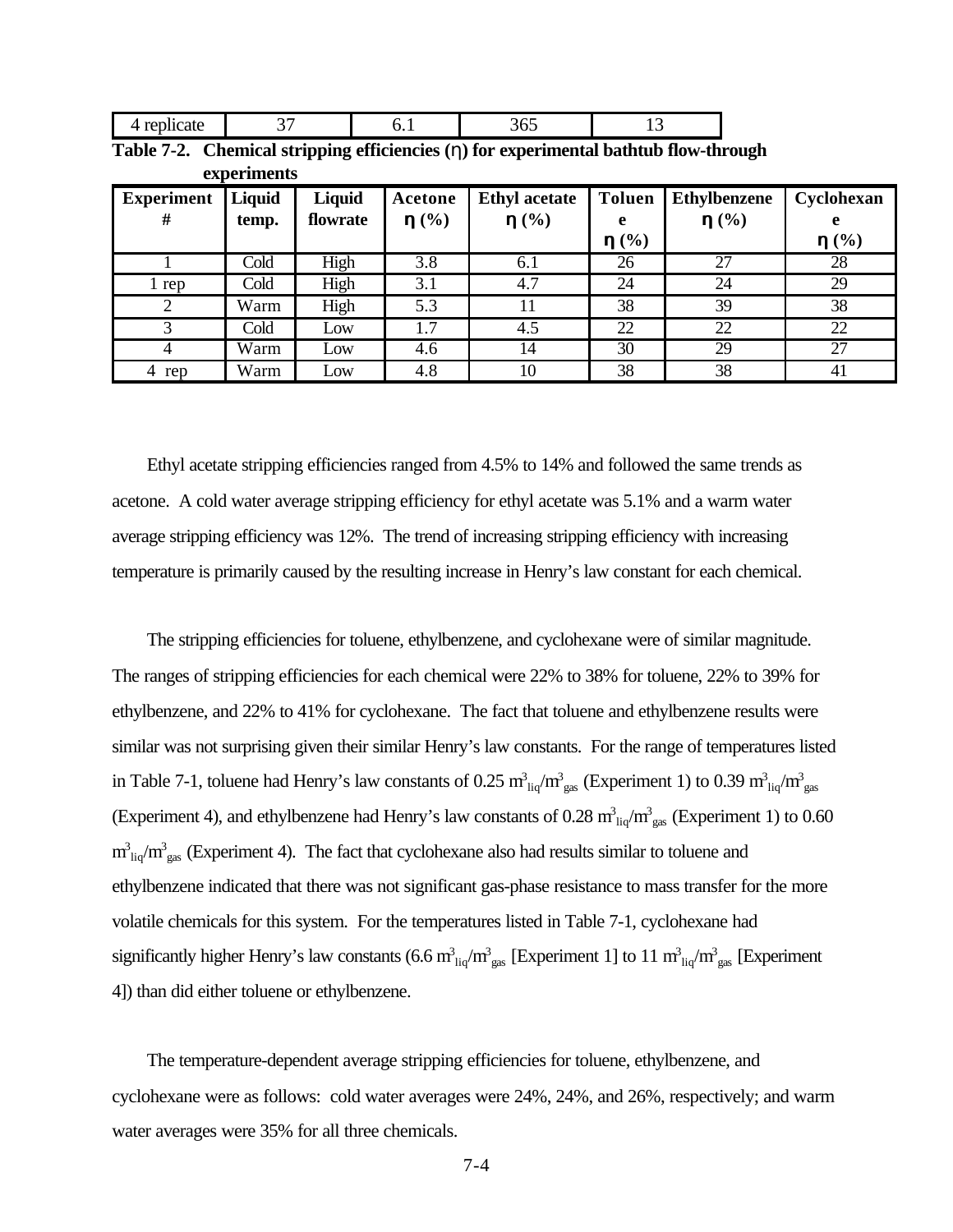Bathtub flow-through Experiment 1 and Experiment 4 were repeated and reported as Experiment 1 replicate and Experiment 4 replicate, respectively. The relative difference between stripping efficiencies determined for Experiment 1 and Experiment 1 replicate for each chemical was 20% for acetone, 26% for ethyl acetate, 8.0 % for toluene, 12% for ethylbenzene, and 3.5% for cyclohexane. The relative difference between stripping efficiencies determined for Experiment 4 and Experiment 4 replicate for each chemical was 4.3% for acetone, 33% for ethyl acetate, 24% for toluene, 27% for ethylbenzene, and 41% for cyclohexane.

### **7.1.4.2.** *KLA Values*

Values of  $K<sub>L</sub>A$  for all chemicals are reported in Table 7-3. Values of  $K<sub>L</sub>A$  for acetone were based on gas-phase data. Values of  $K<sub>L</sub>A$  for ethyl acetate, toluene, ethylbenzene, and cyclohexane were based on liquid-phase data.

The highest values of  $K<sub>L</sub>A$  for acetone and ethyl acetate were associated with warm water experiments. Values of  $K<sub>L</sub>A$  for acetone ranged from 0.11 to 0.54 L/minute. The cold water average value of  $K<sub>L</sub>A$  was 0.15 L/min and the warm water average was 0.48 L/min. Values of  $K<sub>L</sub>A$  for ethyl acetate ranged from 0.32 to 1.2 L/minute. The temperature dependent averages of  $K<sub>L</sub>A$  for ethyl acetate were 0.48 L/min for cold water and 1.0 L/min for warm water.

The highest values of  $K<sub>L</sub>$  A for toluene, ethylbenzene, and cyclohexane were for the conditions of high flowrate and warm water. However, experiments using cold water and a high flowrate also resulted in higher values of  $K<sub>L</sub>A$ . Because the range of values of  $K<sub>L</sub>A$  was so

**Table 7-3.** Values of  $K<sub>L</sub>A$  for bathtub flow-through experiments

|                  |        |          | Acetone  | <b>Ethyl</b> acetate | <b>Toluen</b>      | <b>Ethylbenzene</b> | Cyclohexane $K_{I}A$ |
|------------------|--------|----------|----------|----------------------|--------------------|---------------------|----------------------|
| <b>Experimen</b> | Liquid | Liquid   |          | $K_{L}A$             | e K <sub>L</sub> A | K <sub>L</sub> A    | (L/min)              |
|                  | temp.  | flowrate | $K_{L}A$ | (L/min)              | (L/min)            | (L/min)             |                      |
| #                |        |          | (L/min)  |                      |                    |                     |                      |
|                  | Cold   | High     | 0.11     | 0.64                 | 2.9                | 2.9                 | 3.1                  |
| l rep            | Cold   | High     | 0.15     | 0.49                 | 2.4                | 2.4                 | 2.9                  |
| 2                | Warm   | High     | 0.54     | 1.2                  | 4.5                | 4.5                 | 5.1                  |
| 3                | Cold   | Low      | 0.18     | 0.32                 | 1.6                | 1.5                 | 1.7                  |
|                  | Warm   | Low      | 0.43     |                      | 2.2                | 2.1                 | 1.9                  |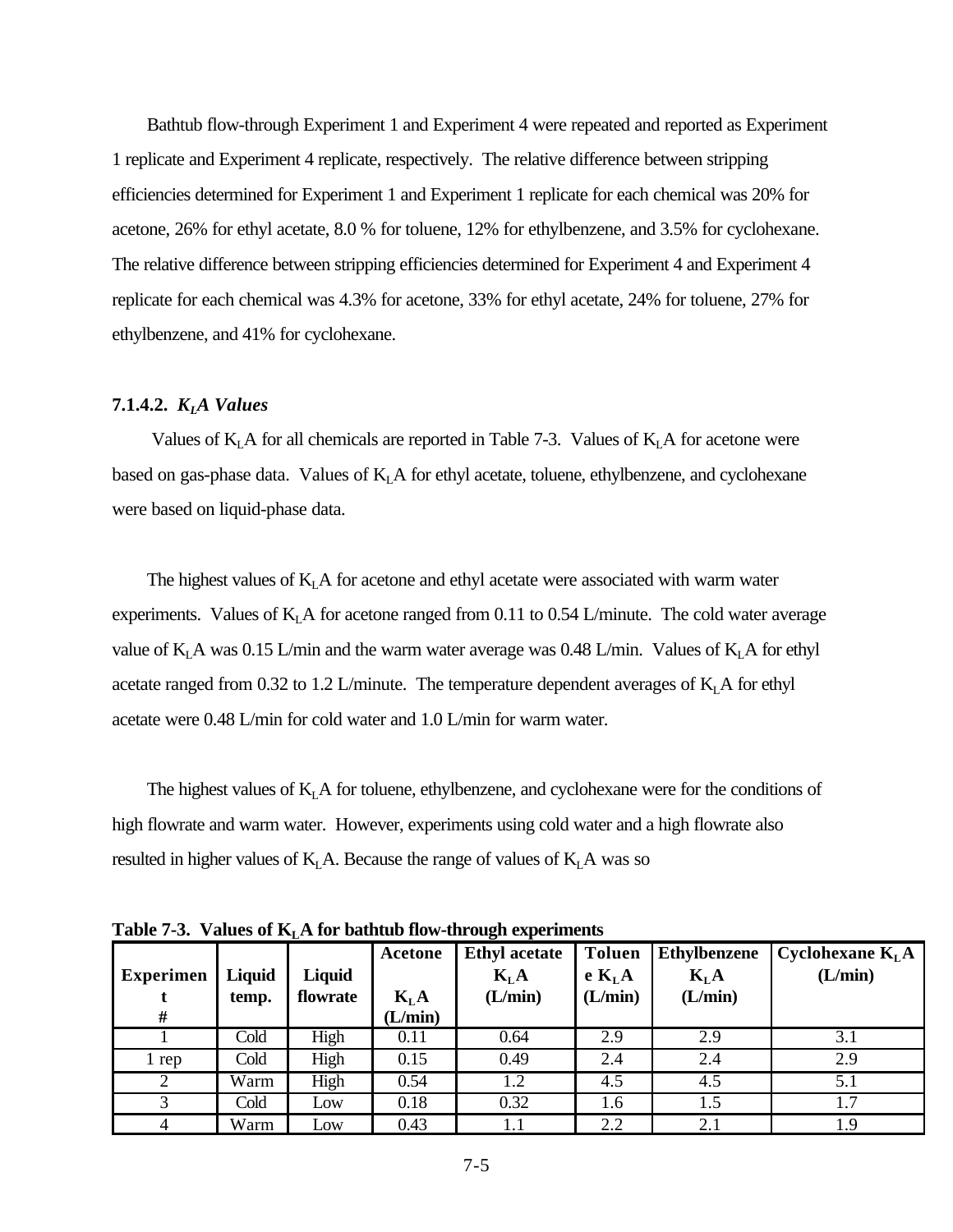| 4 rep                                                                                                    | Warm | Low | 0.46 | 0.79 | 2.9 | 2.9 | 3.2 |  |
|----------------------------------------------------------------------------------------------------------|------|-----|------|------|-----|-----|-----|--|
| narrow for these compounds, an overall average is reported here. Values of $KI$ A for toluene ranged     |      |     |      |      |     |     |     |  |
| from 1.6 to 4.5 L/minute, with an overall average of 2.8 L/minute. Values of $KI$ A for ethylbenzene     |      |     |      |      |     |     |     |  |
| ranged from 1.5 to 4.5 L/minute, with an overall average of 2.7 L/minute. Finally, values of $K_I A$ for |      |     |      |      |     |     |     |  |
| cyclohexane ranged from 1.7 L to 5.1 L/minute, with an overall average of 3.0 L/minute.                  |      |     |      |      |     |     |     |  |

Mass transfer data for bathtub flow-through experiments may be presented in the same format as shower experimental data (see Section 4.4.2). A representative plot is shown in Figure 7-2 for toluene and Experiment 4 replicate. The operating conditions used in Experiment 4 replicate were warm water and low flowrate. As shown in Figure 7-2, each experimental period consisted of a liquid sample collected from the tracer reservoir, an outlet liquid sample, and a gas sample. For each period, the bathtub outlet concentration in both the liquid and gas phases may be estimated using the mass balance models (Equations 2.28 and 2.30). To determine the best  $K<sub>L</sub>A$  value for the model, the residuals between the measured and predicted concentrations were minimized using the method described in Section 3.6.2. For toluene, the residual between liquid-phase values was minimized, resulting in a value of 2.9 L/minute for Experiment 4 replicate.



**Figure 7-2. Toluene experimental data for Experiment 4 replicate.**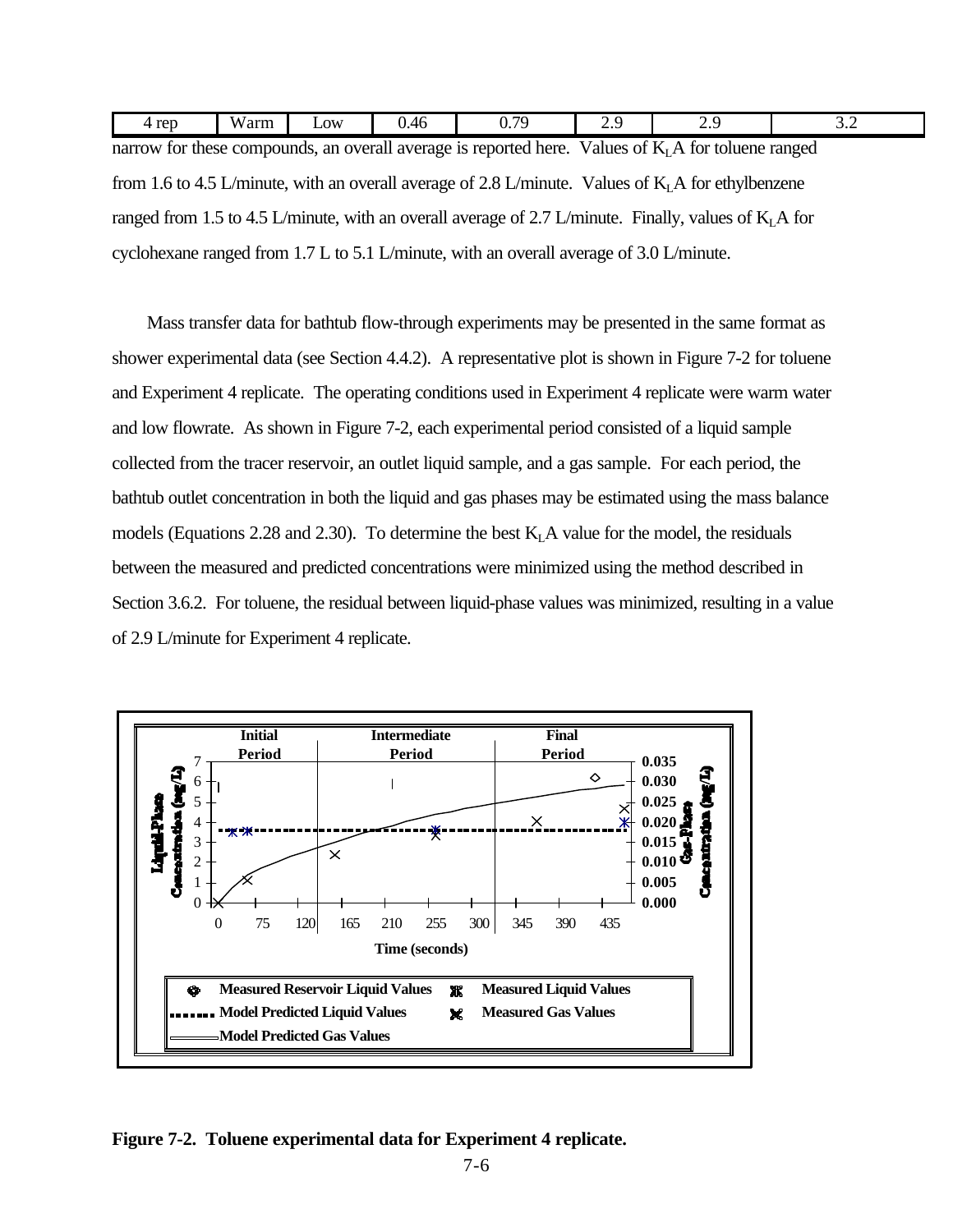### **7.1.4.3.** *Liquid- and Gas-Phase Mass Transfer Coefficients*

Values of  $K<sub>L</sub>A$  for each chemical were separated into the components of  $k<sub>l</sub>A$  and  $k<sub>g</sub>A$  using Equation 2-5 and a value of  $k_g/k_1$  determined for each specific experiment (see Sections 3.6.3 and 3.6.4 for methodology). Values of  $k_1A$  and  $k_gA$  are reported in Table 7-4 for each chemical in addition to values of  $k_g/k_1$  for each experiment.

For bathtub flow-through experiments, values of  $k_g/k_l$  ranged from 37 to 96. In general, values of  $k_1A$  and  $k_gA$  for each chemical were similar in magnitude. The ratio of  $k_g/k_1$  was higher at low flowrates (average  $k_g/k_1 = 71$ ) than at high flowrates (average  $k_g/k_1 = 41$ ).

| <b>Experiment</b> | Chemical                   | $k_1A$ (L/min) | $k_{g}A$ (L/min) | $k_g/k_l$ |
|-------------------|----------------------------|----------------|------------------|-----------|
| $\#$              |                            |                |                  |           |
|                   | $\overline{A}$             | 2.9            | 108              |           |
|                   | $\mathop{\rm EA}\nolimits$ | 4.5            | 168              |           |
| $\mathbf 1$       | $\mathbf T$                | 3.2            | 117              | 37        |
|                   | ${\rm EB}$                 | 3.1            | 117              |           |
|                   | $\mathbf C$                | 3.1            | 115              |           |
|                   | $\boldsymbol{\mathsf{A}}$  | 3.2            | 136              |           |
|                   | $\mathbf{E}\mathbf{A}$     | 3.0            | 126              |           |
| 1 replicate       | $\mathbf T$                | 2.6            | 111              | 43        |
|                   | $\rm EB$                   | 2.6            | 109              |           |
|                   | $\mathsf C$                | 2.9            | 126              |           |
|                   | $\mathbf{A}$               | 6.0            | 249              |           |
|                   | $\mathbf{E}\mathbf{A}$     | 4.9            | 205              |           |
| $\overline{2}$    | $\mathbf T$                | 4.8            | 198              | 42        |
|                   | ${\rm EB}$                 | 4.7            | 196              |           |
|                   | $\mathbf C$                | 5.1            | 211              |           |
|                   | $\overline{A}$             | 2.4            | 159              |           |
|                   | $\mathbf{E}\mathbf{A}$     | 1.3            | 86               |           |
| $\overline{3}$    | $\mathbf T$                | 1.7            | 110              | 66        |
|                   | ${\bf EB}$                 | 1.6            | 106              |           |
|                   | ${\bf C}$                  | 1.7            | $110\,$          |           |
|                   | $\mathbf{A}$               | 2.4            | 227              |           |
|                   | $\mathbf{E}\mathbf{A}$     | 2.4            | 234              |           |
| $\overline{4}$    | $\mathbf T$                | 2.2            | 214              | 96        |
|                   | ${\rm EB}$                 | 2.2            | 207              |           |
|                   | $\mathsf C$                | 1.9            | 182              |           |
|                   | $\overline{A}$             | 4.2            | 211              |           |
|                   | $\mathbf{E}\mathbf{A}$     | 2.7            | 135              |           |
| 4 replicate       | $\mathbf T$                | 3.1            | 152              | 50        |

**Table 7-4. Liquid- and gas-phase mass transfer coefficients for bathtub flow-through experiments**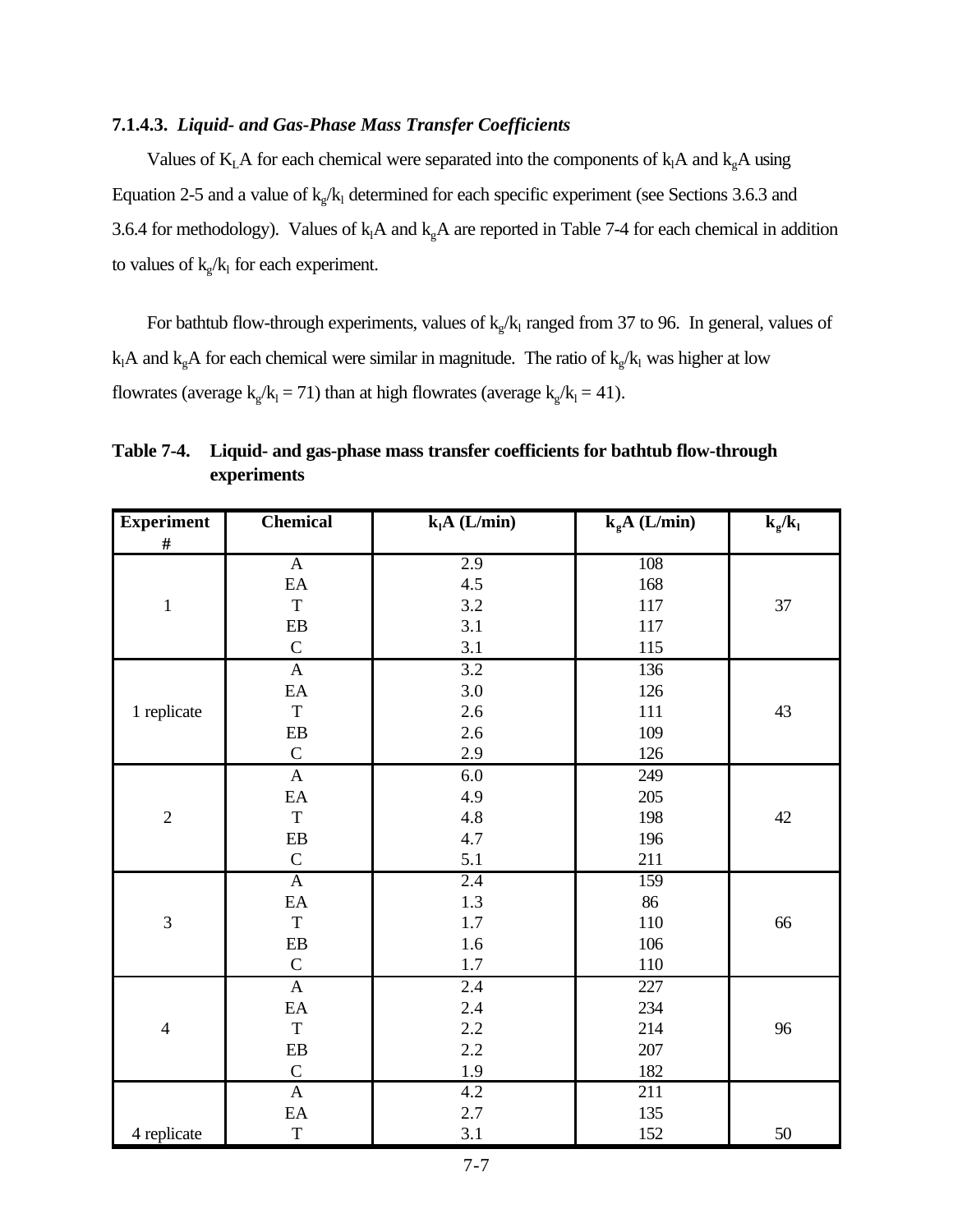|  |      | ___    |  |
|--|------|--------|--|
|  | $ -$ | $\sim$ |  |

Liquid- and gas-phase mass transfer coefficients may also be used to determine the relative importance of liquid and gas-phase resistances to mass transfer for specific chemicals and operating conditions. As shown in Equation 2-5, overall resistance to mass transfer  $(1/K<sub>L</sub>A)$  may be written as the sum of liquid-phase resistance to mass transfer  $(1/k<sub>i</sub>A)$  and gas-phase resistance to mass transfer  $(1/k<sub>g</sub>A<sup>•</sup>H<sub>c</sub>)$ . These resistances are shown graphically in Figure 7-3 for each chemical in Experiment 2. As shown in Figure 7-3, overall resistance to mass transfer for acetone and ethyl acetate is dominated by resistance in the gas phase. On the other hand, overall resistance to mass transfer for toluene, ethylbenzene, and cyclohexane is insignificant compared with their respective liquid-phase resistances to mass transfer.

## **7.1.4.4.** *Mass Closure*

The ranges of mass closure for each chemical were 98% to 102% for acetone, 98% to 105% for ethyl acetate, 89% to 107% for toluene, 86% to 100% for ethylbenzene, and 82% to 103% for cyclohexane. All mass closure values are given in the Appendix.

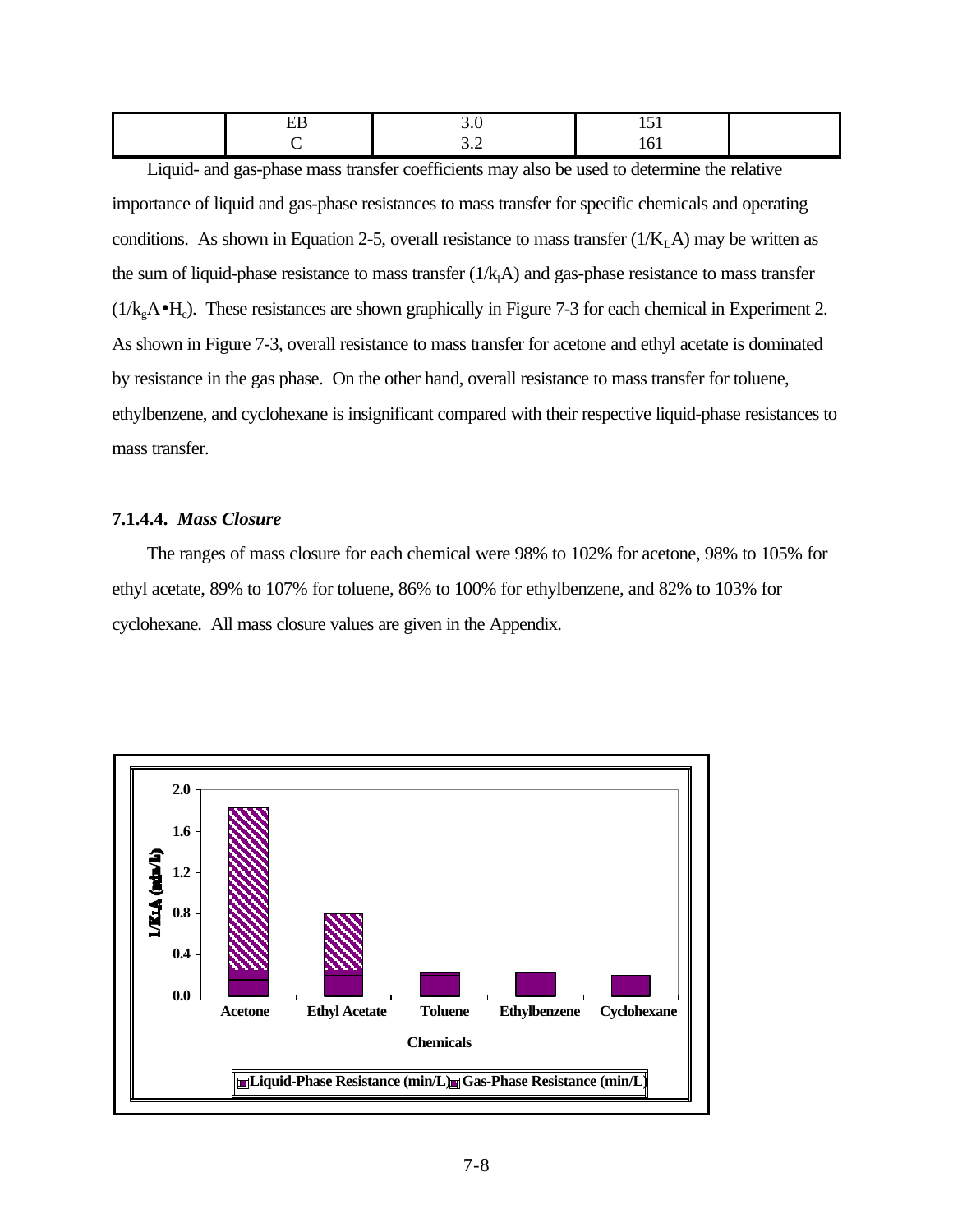### **Figure 7-3. Resistances to mass transfer for each chemical in Experiment 2.**

#### **7.2. BATHTUB FILL EXPERIMENTS**

#### **7.2.1. Experimental System**

As before, the same experimental system constructed for shower/bathtub flow-through experiments was used for bathtub fill experiments. However, the drain was plugged with a rubber stopper so the bathtub would fill. An additional modification shown in Figure 7-4 was a different liquid sample port location. Samples were collected from this port by pumping water from the bathtub using a 102 cm perforated 0.635 cm OD Teflon  $\rm{TM}$  tube. The perforated Teflon  $\rm{TM}$  tube was angled in the bathtub pool such that water was drawn through the holes at different depths, resulting in a more distributed liquid sample. Tracer reservoir samples were collected in the same manner as for shower and bathtub flow-through experiments. For bathtub fill experiments, only gas sample ports #1 and #2 were used. A more evenly distributed gas concentration was expected for these experiments.

### **7.2.2. Experimental Design**

As with flow-through experiments, bathtub fill experimental variables were liquid temperature and liquid flowrate. Four experiments were completed with two replicates.

## **7.2.3. Source-Specific Methodology**

No different preexperimental tasks were completed for fill experiments, except for the introduction of a drain plug.

#### **7.2.3.1.** *Sample Schedule*

Bathtub fill experiments varied in length depending on experimental flowrate. For experiments completed at 9.1 L/min, the bathtub was filled for 8 minutes. For experiments completed at 6.1 L/min, the bathtub was filled for 12 minutes. A total of 10 liquid-phase samples were collected for each fill experiment. Liquid-phase samples were collected every 2 minutes for the high flowrate experiments, and every 3 minutes for the low flowrate experiments. Tracer reservoir samples were collected within 90 seconds of every bathtub sample.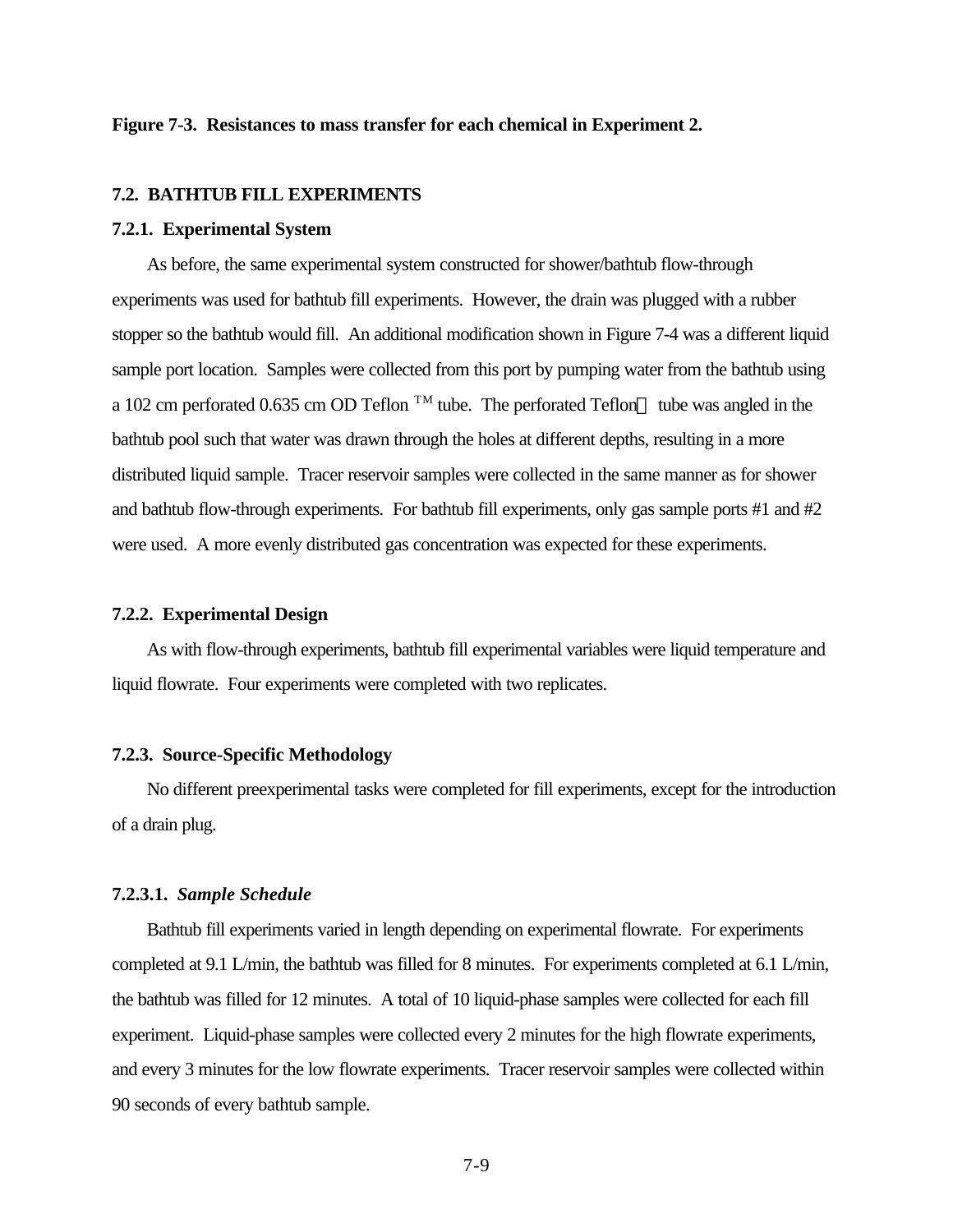

**Figure 7-4. Bathtub fill experimental system.**

An initial gas sample was collected from sample port #1 before starting the experiment. Once an experiment began, a single gas sample was collected at this port for the duration of the experiment, followed by a 1-minute sample collected immediately after the experiment. One-minute gas samples were also collected at sample port #2. These samples were scheduled such that a bathtub liquid sample was collected at the midpoint of the gas sample time. Six gas-phase samples were collected for each experiment.

## **7.2.3.2.** *Ventilation Rates*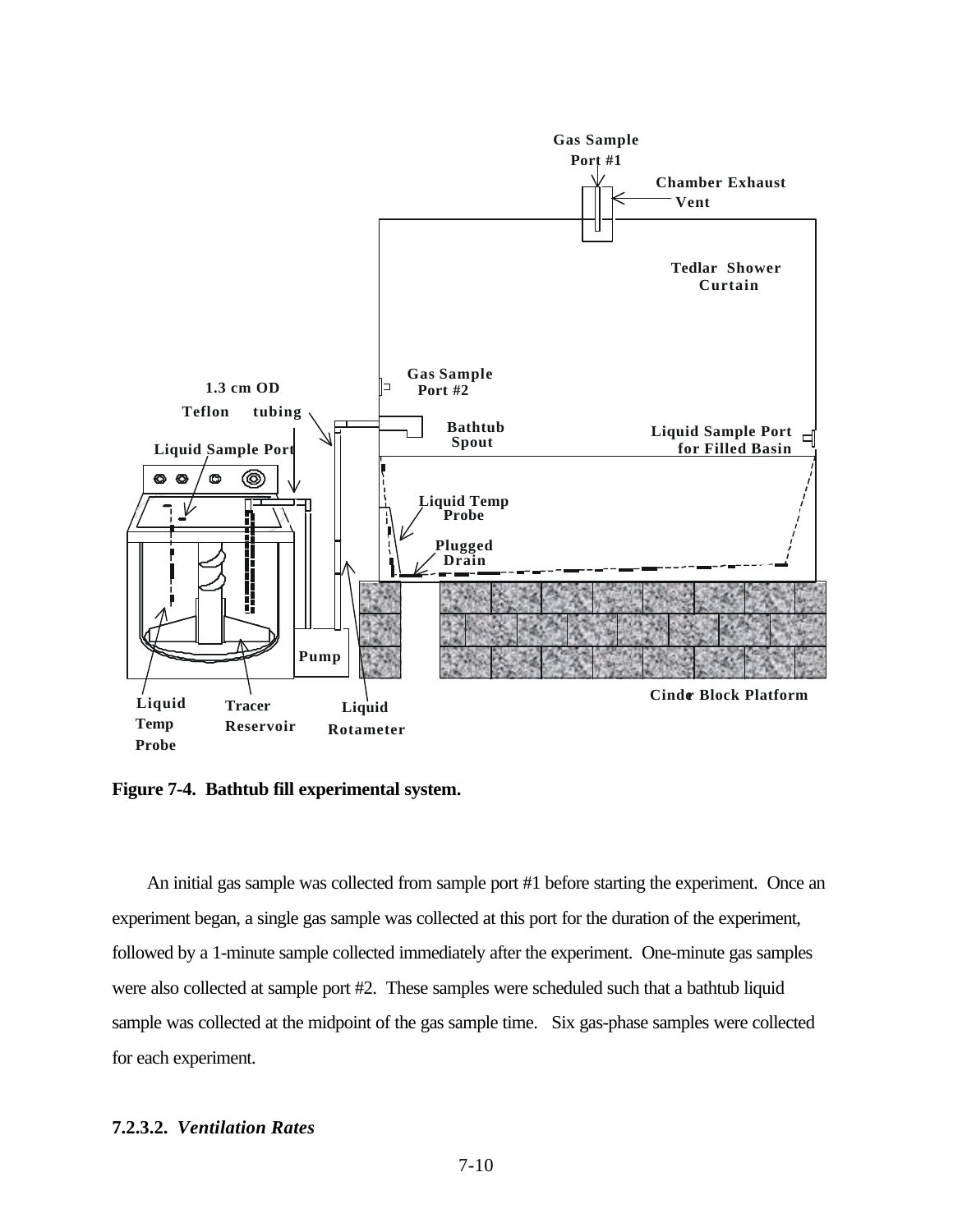Prediction of bathtub (fill) ventilation rates followed the same procedure developed for showers (see Section 4.3.2).

### **7.2.3.3.** *Parameter Estimation*

The same parameter estimation techniques outlined in Section 6.1.3.3 for washing machine fill cycle experiments applied to bathtub fill experiments. Stripping efficiencies and values of  $K<sub>L</sub>A$  were based on liquid-phase data for all chemicals. Values of  $K<sub>L</sub>A$  were based on gas-phase data for acetone and ethyl acetate and were based on liquid-phase data for toluene, ethylbenzene, and cyclohexane.

### **7.2.4. Bathtub Fill Results**

Five bathtub fill experiments were completed to predict chemical mass emissions. Bathtub fill results can be combined with bathtub surface volatilization results presented in Section 7.3 to characterize total mass emissions during a typical bathing event. Ventilation rates, stripping efficiencies, and mass transfer coefficients ( $K<sub>L</sub>A$ ,  $k<sub>g</sub>A$ , and  $k<sub>g</sub>/k<sub>l</sub>$ ) are presented in this chapter and are based on the experimental methodology presented in Sections 3.0 and 7.2.3. In addition, the effects of liquid temperature, liquid fill rate, and chemical properties are discussed. The operating conditions for each mass transfer experiment are listed in Table 7-5.

#### **7.2.4.1.** *Chemical Stripping Efficiencies*

Chemical stripping efficiencies  $(\eta)$  are reported in Table 7-6. Stripping efficiencies for high flowrate (9.1 L/min) experiments were based on a fill time of 8 minutes whereas stripping efficiencies for low flowrate (6.1 L/min) experiments were based on a fill time of 12 minutes. Liquid-phase concentrations did not change significantly in the bathtub after approximately 1 minute of fill time, thereby allowing comparison of stripping efficiencies based on different experimental times.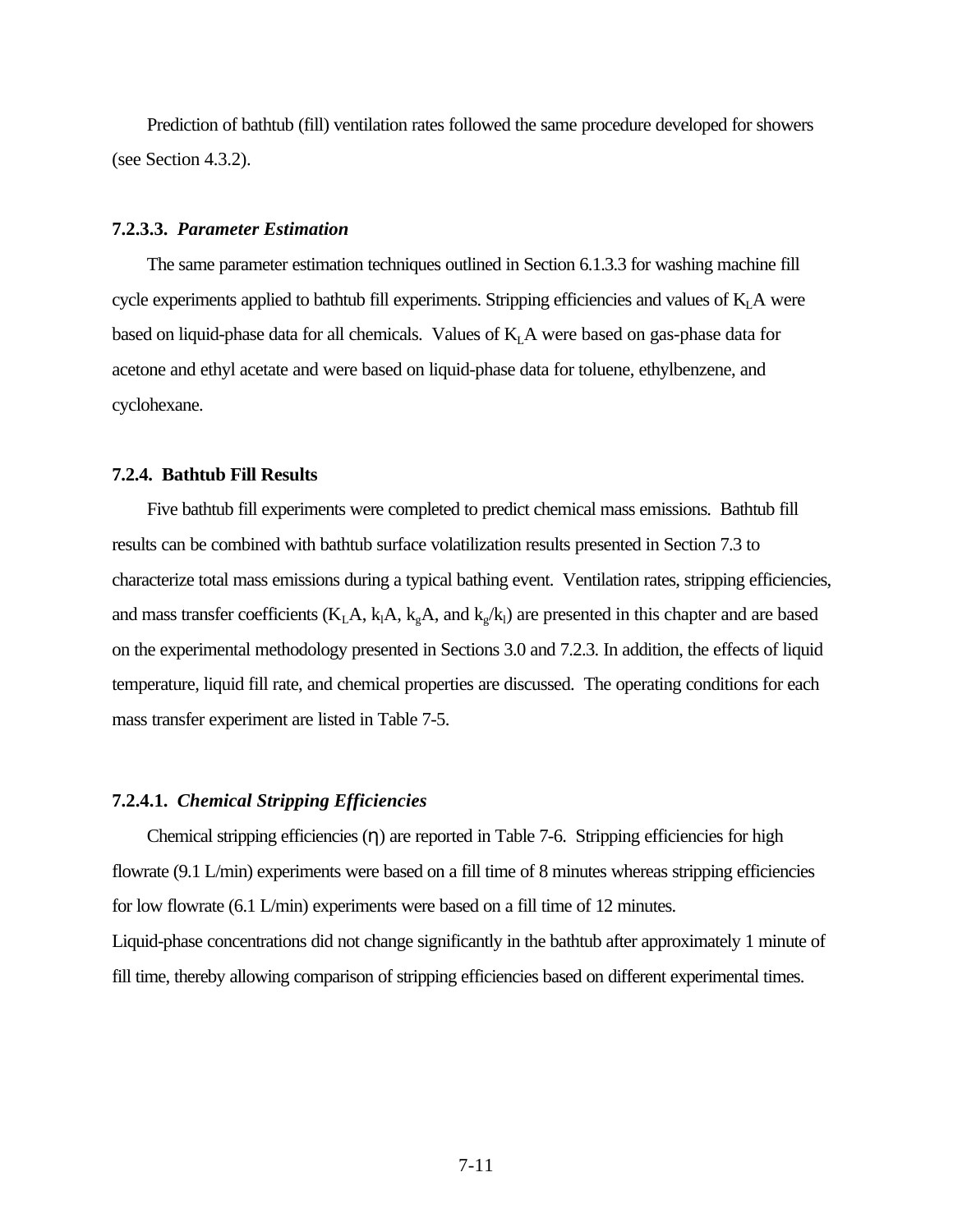|                   | Liquid       | Fill  | Liquid   | Liquid                       | Gas      |
|-------------------|--------------|-------|----------|------------------------------|----------|
| <b>Experiment</b> | temperature  | time  | flowrate | volume                       | flowrate |
| Ħ                 | $\mathbf{C}$ | (min) | (L/min)  | $\lfloor \mathbf{L} \rfloor$ | (L/min)  |
|                   | 24           | 8:00  | 9.1      | 73                           | 373      |
|                   | 35           | 8:00  | 9.1      | 73                           | 379      |
| 2 replicate       | 36           | 8:00  | 9.1      | 73                           | 373      |
| 3                 | 23           | 12:00 | 6.1      | 73                           | 370      |
|                   | 35           | 11:23 | 6.1      | 69                           | 377      |

**Table 7-5. Bathtub (fill) operating conditions**

**Table 7-6. Chemical stripping efficiencies (**η**) for bathtub (fill) experiments**

| Expt.          | Liquid | Liquid  | Acetone    | Ethyl     | Toluene    | Ethylbenzene | Cyclohexane |
|----------------|--------|---------|------------|-----------|------------|--------------|-------------|
| #              | Temp.  | Flowrat |            | Acetate η | $\eta$ (%) | $\eta$ (%)   |             |
|                |        | e       | $\eta$ (%) | $(\%)$    |            |              | (% )<br>n   |
|                | Cold   | High    | 4.9        | 3.0       | 31         | 33           | 46          |
| $\overline{2}$ | Warm   | High    | 5.2        | 5.3       | 30         | 32           | 47          |
| 2 rep          | Warm   | High    | 2.0        | 3.1       | 31         | 32           | 46          |
| 3              | Cold   | Low     | 5.8        | 3.1       | 29         | 31           | 43          |
| $\overline{4}$ | Warm   | Low     | 7.7        | 7.0       | 30         | 29           | 46          |

Stripping efficiencies for acetone ranged from 2.0% to 7.7%, with the highest value for low flowrate and warm water. The average stripping efficiency for acetone was 5.1%. Stripping efficiencies for ethyl acetate ranged from 3.0% to 7.0%, with an overall average of 4.3%.

There was little deviation between stripping efficiencies for toluene, ethylbenzene, and cyclohexane. Average stripping efficiencies were 30% for toluene, 31% for ethylbenzene, and 46% for cyclohexane. As expected, toluene and ethylbenzene had similar results. Cyclohexane stripping efficiencies were somewhat higher for this set of bathtub experiments, indicating more influence of gasphase resistance to mass transfer for more volatile chemicals, possibly from formation of bubbles in the underlying pool as the bathtub filled.

Experiment 2 was repeated. The relative difference between stripping efficiencies determined for Experiments 2 and 2 replicate were 88% for acetone, 52% for ethyl acetate, 3.3% for toluene, 0% for ethylbenzene, and 2.2% for cyclohexane.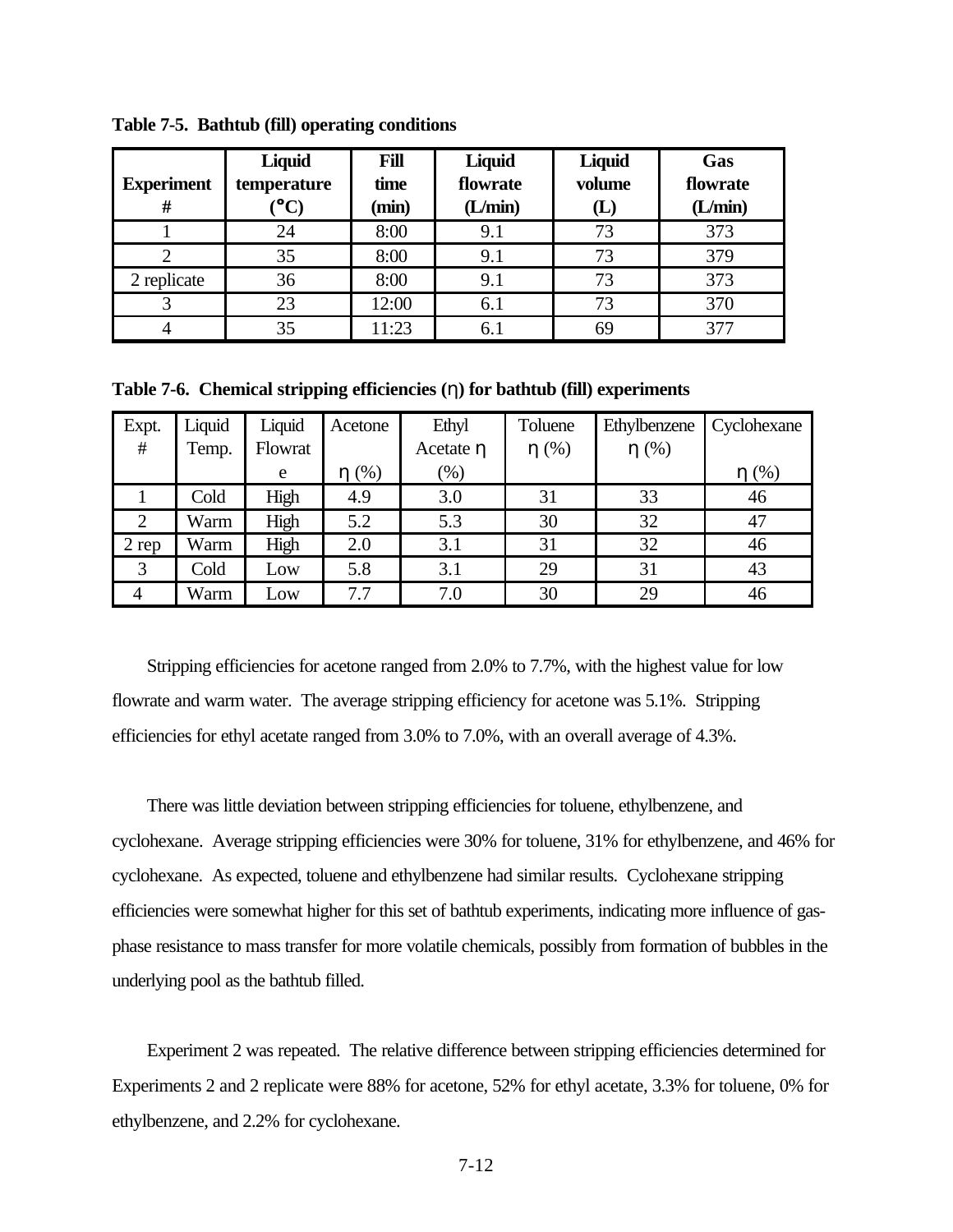#### **7.2.4.2.** *KLA Values*

Values of  $K<sub>L</sub>A$  for all chemicals and operating conditions are reported in Table 7-7, and were based on the same fill times discussed for stripping efficiencies. In general, for all chemical tracers, values of  $K<sub>L</sub>A$  were higher at higher liquid flowrates. The average values of  $K<sub>L</sub>A$  at a liquid flowrate of 6.1 L/min were 0.39 L/min for acetone, 0.86 L/min for ethyl acetate, 2.7 L/min for toluene, 2.6 L/min for ethylbenzene, and 4.9 L/min for cyclohexane. At a liquid flowrate of 9.1 L/min, the average values of KLA were 0.54 L/min for acetone, 1.3 L/min for ethyl acetate, 4.4 L/min for toluene, 4.4 L/min for ethylbenzene, and 8.5 L/min for cyclohexane.

#### **7.2.4.3.** *Liquid- and Gas-Phase Mass Transfer Coefficients*

Values of  $K<sub>L</sub>A$  for each chemical were separated into the components of  $k<sub>1</sub>A$  and  $k<sub>g</sub>A$  using Equation 2.5 and a value of  $k_g/k_1$  determined for each specific experiment. These values are reported in Table 7-8. For the bathtub filling events, values of  $k_g/k_l$  ranged from 27 to 77, with an average value of 51. Bathtub water during a filling event is characterized by splashing at the surface and entrainment of air creating visible bubbles in the pool. As such, the average  $k_g/k_l$  value for high flowrate experiments was somewhat lower (45) than the average value associated with low flowrate experiments (62). These values were similar in magnitude to values of  $k_g/k_l$  predicted for surface aerator systems (38 to 110) (Hsieh et al., 1991).

#### **7.2.4.4.** *Mass Closure*

For bathtub fill experiments, the percentage of mass recovered was based on Equation 3.11 applied for the entire time of fill. The range of mass closure for each chemical was 96% to 101% for acetone, 103% to 108% for ethyl acetate, 89% to 106% for toluene, 87% to 96% for ethylbenzene, and 68% to 87% for cyclohexane.

**Table 7-7. Values of KLA for bathtub (fill) experiments**

| <b>Experimen</b> | Liquid<br>temp. | Liquid<br>flowrate | Acetone<br>$K_{I}A$ | Ethyl acetate Toluene<br>$\mathbf{K}_{\mathbf{L}}\mathbf{A}$<br>(L/min) | $K_{L}A$<br>(L/min) | <b>Ethylbenzene</b><br>$K_{L}A$<br>(L/min) | Cyclohexane<br>$K_{L}A$<br>(L/min) |
|------------------|-----------------|--------------------|---------------------|-------------------------------------------------------------------------|---------------------|--------------------------------------------|------------------------------------|
| #                |                 |                    | (L/min)             |                                                                         |                     |                                            |                                    |
|                  | Cold            | High               | 0.45                |                                                                         | 4.1                 | 4.4                                        |                                    |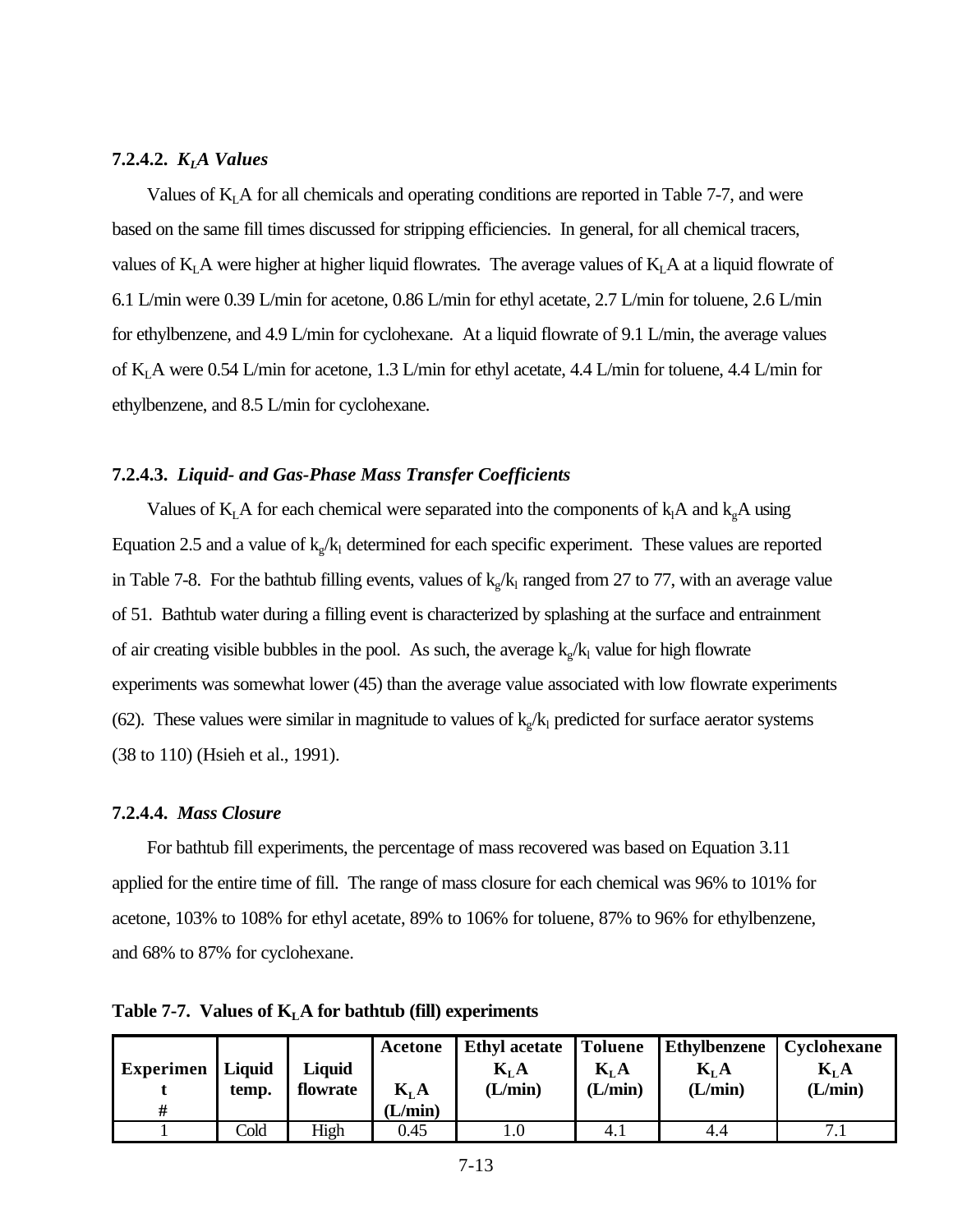| ∽     | Warm | High | 0.53 | 1.4                           | $\sim$ $\sim$<br>ر.ر           | 5.9                    |           |
|-------|------|------|------|-------------------------------|--------------------------------|------------------------|-----------|
| 2 rep | Warm | High | 0.64 | $\cdot\cdot$                  | $\sim$ $\sim$<br>J.I           | J.O                    | −<br>۰. ۱ |
|       | Cold | LOW  | 0.39 | $\sim$ 71<br>V. / 1           | 2.0                            | $\sim$ $\sim$<br>، ، ۱ | 4.4       |
|       | Warm | LOW  | 0.39 | $\mathbf{1} \cdot \mathbf{0}$ | $\overline{ }$<br>⌒<br><u></u> | ر                      | J.4       |

**Table 7-8. Liquid- and gas-phase mass transfer coefficients for bathtub (fill) experiments**

| <b>Experiment</b> | <b>Chemical</b> | $k_lA$  | $k_{g}A$ | $k_{g}/k_{l}$ |
|-------------------|-----------------|---------|----------|---------------|
| $\#$              |                 | (L/min) | (L/min)  |               |
|                   | $\mathbf{A}$    | 7.1     | 395      |               |
|                   | EA              | 4.9     | 274      |               |
| $\mathbf 1$       | $\mathbf T$     | 4.4     | 244      | 56            |
|                   | EB              | 4.6     | 257      |               |
|                   | $\mathbf C$     | 7.1     | 396      |               |
|                   | $\mathbf{A}$    | 9.3     | 253      |               |
|                   | EA              | 8.3     | 228      |               |
| $\sqrt{2}$        | $\mathbf T$     | 5.8     | 159      | 27            |
|                   | EB              | 6.3     | 172      |               |
|                   | $\mathbf C$     | 11      | 311      |               |
|                   | $\mathbf{A}$    | 5.9     | 303      |               |
|                   | EA              | 5.3     | 269      |               |
| 2 replicate       | $\mathbf T$     | 3.8     | 193      | 51            |
|                   | $\rm EB$        | 4.0     | 202      |               |
|                   | $\mathsf{C}$    | 7.4     | 376      |               |
|                   | $\mathbf{A}$    | 4.7     | 365      |               |
|                   | EA              | 2.7     | 208      |               |
| 3                 | $\rm T$         | 2.7     | 208      | $77\,$        |
|                   | $\rm EB$        | 2.8     | 220      |               |
|                   | $\mathbf C$     | 4.4     | 344      |               |
| $\overline{4}$    | $\mathbf{A}$    | 4.2     | 191      |               |
|                   | EA              | 3.8     | 175      |               |
|                   | $\mathbf T$     | 2.8     | 129      | 46            |
|                   | EB              | 2.6     | 121      |               |
|                   | $\mathsf{C}$    | 5.4     | 245      |               |

## **7.3. SURFACE VOLATILIZATION EXPERIMENTS**

### **7.3.1. Experimental System**

The same experimental system presented in Section 7.2.1 was used for surface volatilization experiments. The only addition to the system was a simulated person. A model of a person was designed using empty  $3 L$  Tedlar<sup>TM</sup> bags. Four bags were connected with string to create joints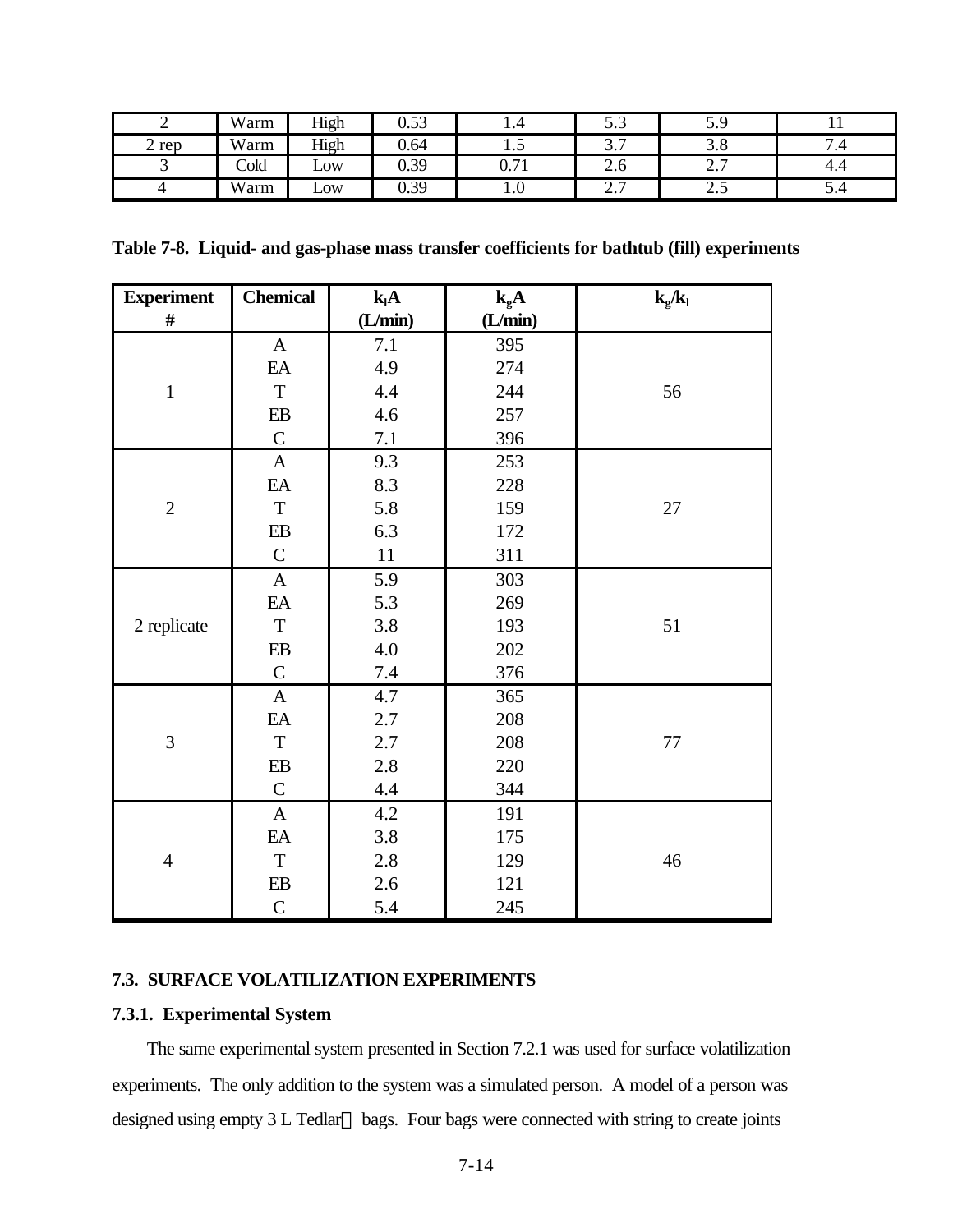between each bag. Additional strings were attached to the "head" bag and "foot" bag that allowed them to be moved from outside the system. Moving the strings resulted in bag motions that created waves and moderate splashing in the bathtub pool.

### **7.3.2. Experimental Design**

Four combinations of conditions were studied for surface volatilization experiments. Experimental variables were liquid temperature and the presence of a person.

#### **7.3.3. Source-Specific Methodology**

Surface volatilization experiments followed bathtub fill experiments, so the bathtub contained a well-mixed solution of chemical tracers. The following tasks were completed before starting the surface volatilization portion of an experiment:

- For appropriate experiments, the Tedlar<sup> $TM$ </sup> person was placed in the bathtub pool
- An initial liquid sample was collected
- An initial gas sample was collected from port #1.

#### **7.3.3.1.** *Sample Schedule*

Based on typical bathing times, surface volatilization experiments lasted 20 minutes. Liquid samples were collected from the bathtub every 4 minutes. Eight liquid-phase samples were collected for each experiment. Gas samples were collected from port #2 for 2 minutes each, starting at 3, 7, 11, and 15. minutes. A single gas sample was collected for the 20-minute experiment from port #1. A final gas sample was also collected from this port. Six gas samples were collected for each experiment.

### **7.3.3.2.** *Ventilation Rates*

Prediction of ventilation rates associated with bathtub surface volatilization experiments followed the same procedure developed for showers (see Section 4.3.2).

### **7.3.3.3.** *Parameter Estimation*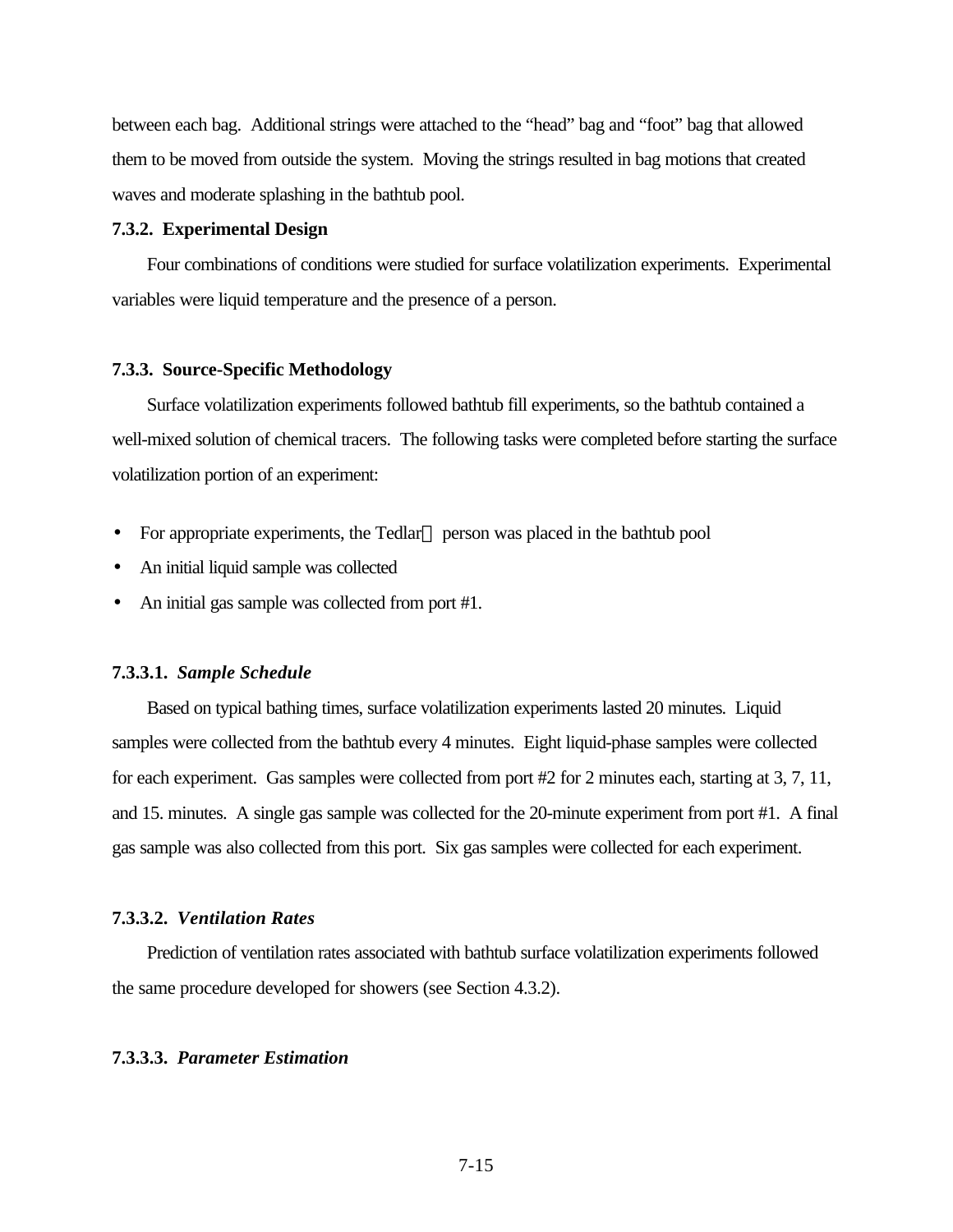Chemical volatilization rates for bathtub experiments with standing water (no additional motion) were nearly zero. Therefore, for surface volatilization experiments, chemical stripping efficiencies were calculated using the following equation, which included gas-phase data:

$$
\mathbf{h} = \frac{Q_{g} \int_{t_1}^{t_2} C_{g} \Delta t + V_{g} (C_{g, end} - C_{g, in})}{V_{1} C_{1 in}}
$$
(7-1)

where

 $Q_g$  = system ventilation rate (L<sup>3</sup>/T)

$$
C_g
$$
 = integrated gas sample average concentration (M/L<sup>3</sup>)

 $\Delta t$  = time of experiment (T)

 $Vg$  = headspace volume  $(L^3)$ 

 $V_1$  = bathtub fill volume  $(L^3)$ 

 $C_{\text{g,end}}$  = final gas-phase concentration in headspace (M/L<sup>3</sup>)

 $C_{g,in}$  = initial gas-phase concentration in headspace (M/L<sup>3</sup>)

 $C_{l, in}$  = average liquid-phase concentration in tracer reservoir (M/L<sup>3</sup>).

Bathtub surface volatilization experiments with a simulated person were characterized by significantly higher chemical stripping efficiencies than were quiescent bathtub experiments, such that liquid-phase values were used.

Because of the limited chemical volatilization for quiescent conditions (no "person" present), values of  $K<sub>L</sub>A$  were not determined for this source. Values of  $K<sub>L</sub>A$  for bathtub experiments with a simulated person were determined using the methodology outlined in Section 3.6.2. Gas-phase data were used to find the best-fit value of  $K<sub>L</sub>A$  for acetone and ethyl acetate, and liquid-phase data were used to find the best-fit value of  $K<sub>L</sub>A$  for toluene, ethylbenzene, and cyclohexane.

#### **7.3.4. Bathtub Surface Volatilization Results**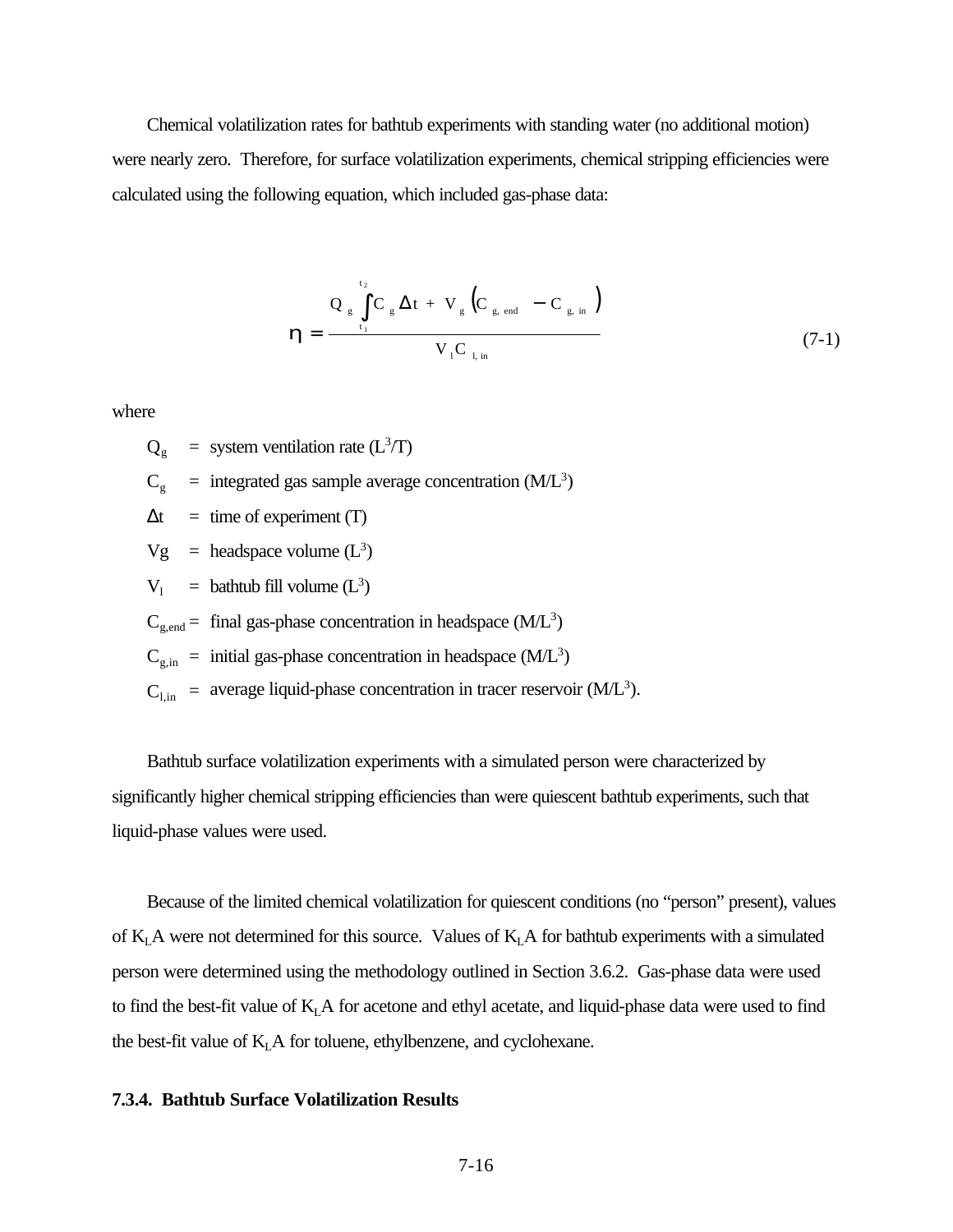Six bathtub surface volatilization mass transfer experiments were completed. Surface volatilization results may be combined with bathtub fill results presented in Section 7.2.4 to characterize total mass emissions during typical bathing events. Based on the experimental methodology presented in Sections 3.0 and 7.3.3, the ventilation rates, overall chemical stripping efficiencies, and mass transfer coefficients  $(K_LA, k_A, k_gA,$  and  $k_g/k_l$ ) are presented in this chapter. In addition, effects of liquid temperature, presence of a person, and chemical properties on each response are discussed.

Operating conditions for each mass transfer experiment are given in Table 7-9.

## **7.3.4.1.** *Chemical Stripping Efficiencies*

Stripping efficiencies for each chemical are reported in Table 7-10. As mentioned in Section 7.3.3.3, chemical stripping efficiencies for experiments not using a simulated person (Experiments 1, 1 replicate, and 2) were based on gas-phase data. Values reported in Table 7-10 for these experiments ranged from 0.57% to 15% for all chemicals.

There were significant reductions in liquid-phase chemical concentrations for Experiments 3 through 4 replicate, allowing stripping efficiencies to be determined based on differences in liquid concentration. Stripping efficiencies ranged from 1.6% to 7.3% for acetone, 3.4% to 9.8% for ethyl acetate, 27% to 32% for toluene, 26% to 32% for ethylbenzene, and 30% to 41% for cyclohexane. The degree of splashing associated with surface volatilization experiments with a simulated person could not be reasonably quantified and was not consistent. As a result, it is difficult to report more than just stripping efficiency values for these experiments; that is, neither a trend analysis nor a determination of relative difference in values was completed.

**Table 7-9. Bathtub surface volatilization operating conditions**

| <b>Experiment</b> | Liquid<br>temperature | <b>Person</b><br>present? | Liquid<br>volume             | Gas<br>flowrate<br>(L/min) |
|-------------------|-----------------------|---------------------------|------------------------------|----------------------------|
|                   |                       |                           | $\lfloor \mathbf{L} \rfloor$ |                            |
|                   | 23                    | No                        | 73                           | 370                        |
| l replicate       | 24                    | No.                       | 73                           | 377                        |
|                   |                       | Ν۵                        | hЧ                           | າາ                         |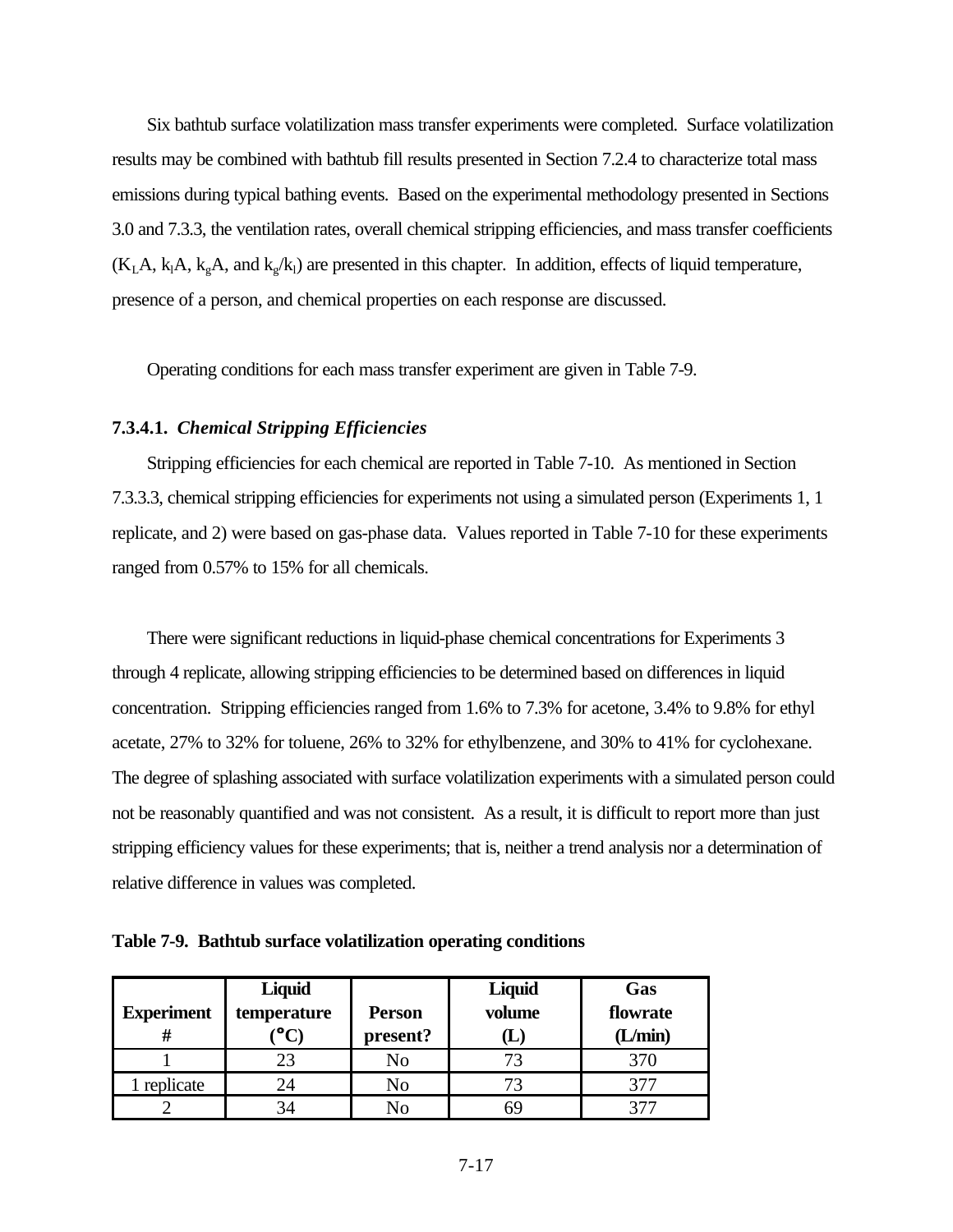|                      |     | Yes           | $\overline{\phantom{a}}$<br>$\overline{\phantom{0}}$ | $\sim$ $\sim$<br>ັ |
|----------------------|-----|---------------|------------------------------------------------------|--------------------|
|                      | ت ب | ∕ ⊖ ⊘<br>i və | $\overline{\phantom{a}}$                             | $\sim$ $\sim$      |
| /licate<br>ren.<br>ᅶ | ັ   | Y es          | $\overline{\phantom{a}}$<br>$\overline{\phantom{0}}$ | $\sim$ $\sim$<br>ັ |

**Table 7-10. Chemical stripping efficiencies (n) for bathtub surface volatilization experiments**

| <b>Experiment.</b><br># | Liquid<br>temp. | Person<br>present | Acetone<br>h(%) | <b>Ethyl</b><br>acetate<br>h(%) | <b>Toluene</b><br>$\mathbf{h}(\%)$ | <b>Ethylbenzene</b><br>h(%) | Cyclohexane<br>$\mathbf{h}(\%)$ |
|-------------------------|-----------------|-------------------|-----------------|---------------------------------|------------------------------------|-----------------------------|---------------------------------|
|                         | Cold            | No                | 0.57            | 1.6                             | 7.9                                | 5.1                         | 4.7                             |
| l rep                   | Cold            | N <sub>o</sub>    | 2.5             | 5.9                             | 13                                 | 7.6                         | 13                              |
|                         | Warm            | N <sub>o</sub>    | 2.7             | 6.4                             | 14                                 | 8.3                         | 15                              |
| 3                       | Cold            | Yes               | 1.6             | 3.4                             | 32                                 | 32                          | 39                              |
|                         | Warm            | Yes               | 4.5             | 9.8                             | 27                                 | 26                          | 41                              |
| 4 rep                   | Warm            | Yes               | 7.3             | 8.9                             | 30                                 | 29                          | 30                              |

### **7.3.4.2** *KLA Values*

Values of  $K<sub>L</sub>A$  were not determined for experiments using still water (no person present) given the near zero rate of chemical volatilization. Values of K<sub>L</sub>A were determined, however, for Experiments 3, 4, and 4 replicate and are reported in Table 7-11.

Values of  $K<sub>L</sub>A$  for each chemical were 0.11 to 0.25 L/minute for acetone, 0.24 to 0.49 L/minute for ethyl acetate, 1.2 L/minute for toluene, 1.1 to 1.2 L/minute for ethylbenzene, and 1.2 to 2.0 L/minute for cyclohexane. Again, because of the inconsistent nature of these experiments, values of KLA are merely indicators of the order of magnitude of chemical volatilization during bathing events.

A representative experimental plot for surface volatilization experiments with a simulated person is presented in Figure 7-5. The plot shows toluene data. Experimental conditions were warm water and presence of the simulated person. The resulting value of  $K<sub>L</sub>A$  for toluene for this example was 1.2 L/min.

### Table 7-11. Values of  $K<sub>L</sub>A$  for bathtub surface volatilization experiments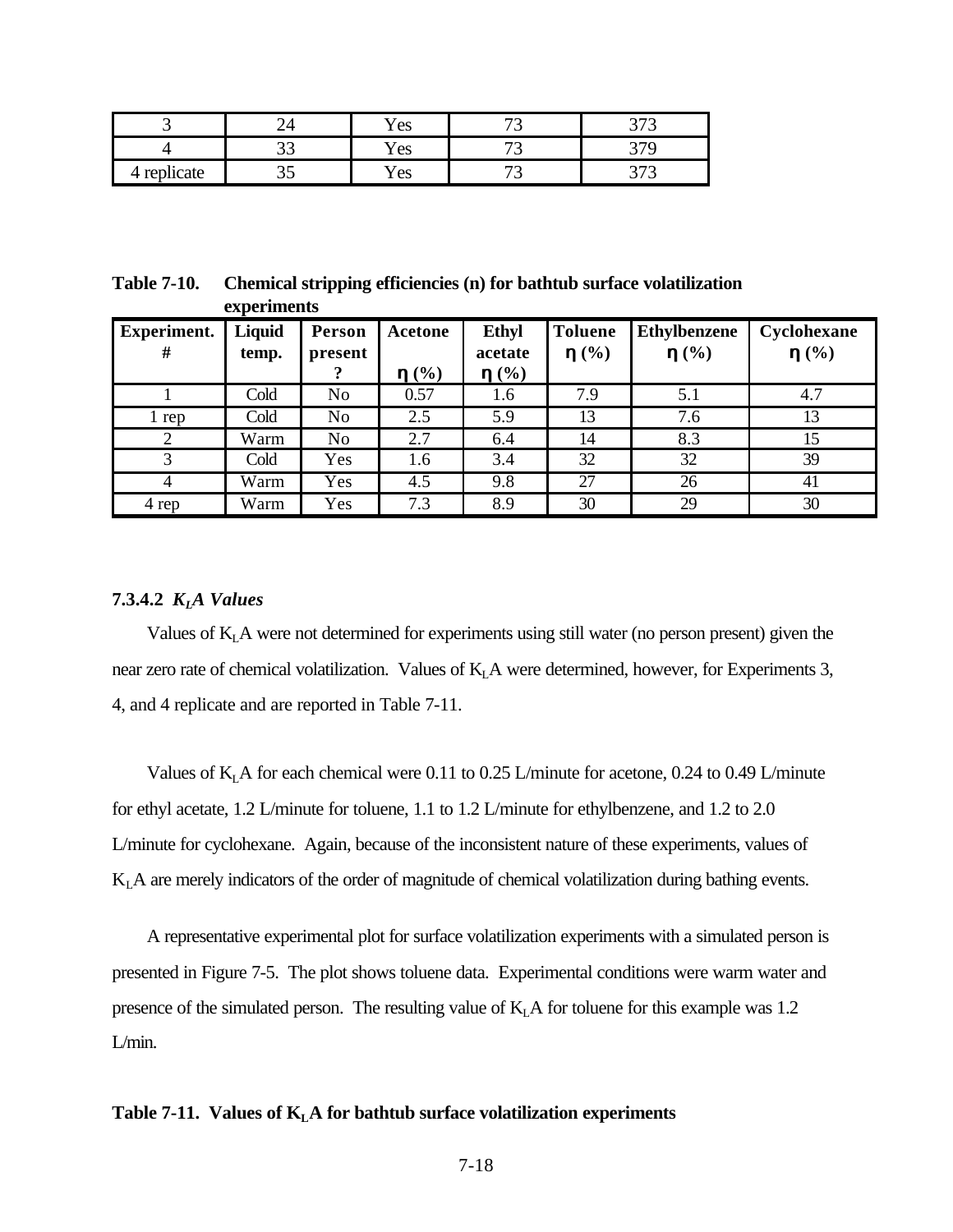| <b>Experimen</b> | Liquid<br>temp. | <b>Person</b><br>present? | Acetone<br>$K_{L}A$ | <b>Ethyl acetate</b><br>$K_{L}A$<br>(L/min) | Toluene<br>$K_{L}A$<br>(L/min) | <b>Ethylbenzene</b><br>$K_{L}A$<br>(L/min) | Cyclohexan<br>e K <sub>L</sub> A<br>(L/min) |
|------------------|-----------------|---------------------------|---------------------|---------------------------------------------|--------------------------------|--------------------------------------------|---------------------------------------------|
| #                |                 |                           | (L/min)             |                                             |                                |                                            |                                             |
|                  | Cold            | Yes                       | 0.11                | 0.24                                        | 1.2                            | 1.2                                        |                                             |
| 4                | Warm            | Yes                       | 0.25                | 0.49                                        | 1.2                            | 1.1                                        | 2.0                                         |
| 4 rep            | Warm            | Yes                       | 0.23                | 0.40                                        | 1.2                            | 1.1                                        | 12                                          |



**Figure 7-5. Toluene experimental data for Experiment 4 replicate.**

## **7.3.4.3.** *Liquid- and Gas-Phase Mass Transfer Coefficients*

Values of  $K<sub>L</sub>A$  for each chemical were separated into the components of  $k<sub>l</sub>A$  and  $k<sub>g</sub>A$  using Equation 2.5 and a value of  $k_g/k_1$  determined for each specific experiment (see Sections 3.6.3 and 3.6.4 for methodology). Values of  $k_1A$  and  $k_gA$  are reported in Table 7-12 for each chemical in addition to values of  $k_g/k_1$  for Experiments 3, 4, and 4 replicate.

For bathtub surface volatilization experiments with a simulated person present, values of  $k_g / k_l$ ranged from 54 to 78. Despite the randomness associated with these experiments, values of  $k_g/k_l$  were relatively similar in magnitude.

### **7.3.4.4.** *Mass Closure*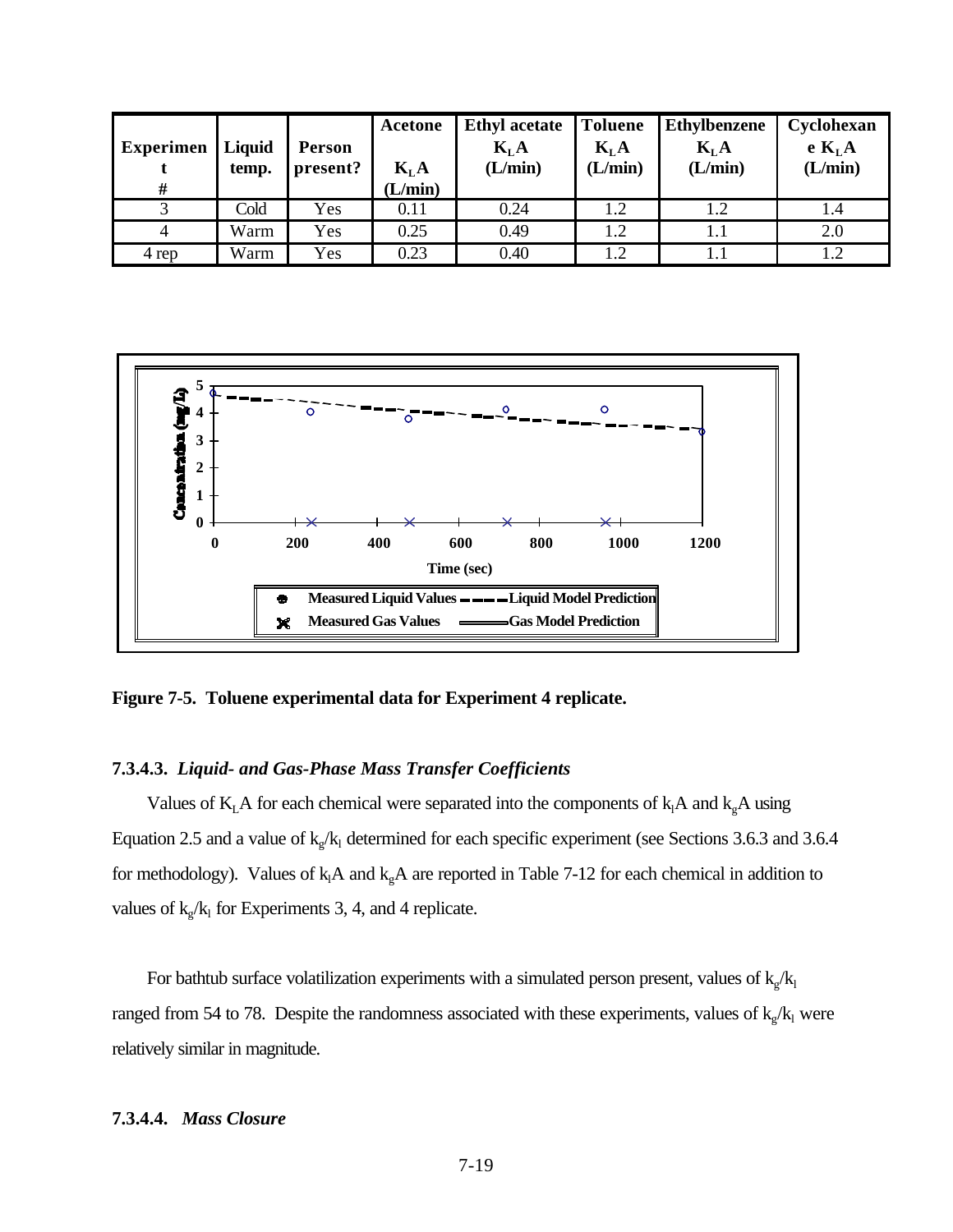For bathtub surface volatilization experiments, the percentage of mass recovered was based on Equation 3.10. The range of mass closure for surface volatilization experiments with no person present was 99% to 104% for acetone, 100% to 105% for ethyl acetate, 96% to 110% for toluene, 86% to 100% for ethylbenzene, and 93% to 117% for cyclohexane. For surface volatilization experiments involving a simulated person, the range of mass closure was 98% to 103% for acetone, 104% to 109% for ethyl acetate, 90% to 100% for toluene, 83% to 92% for ethylbenzene, and 80% to 91% for cyclohexane.